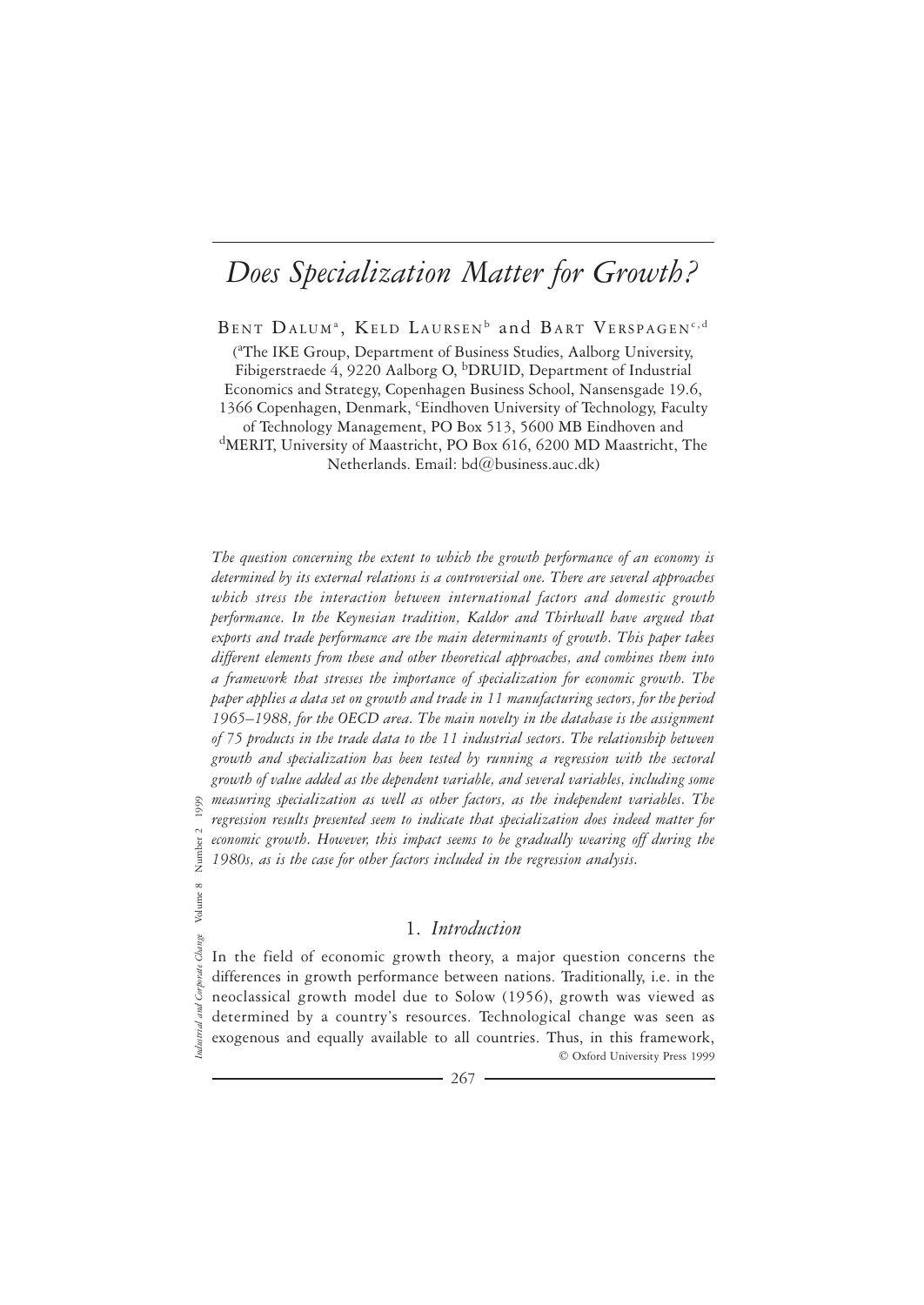growth only depends on the availability of labour and capital. In the long run, all countries converge to an identical steady state, but in the short run, growth rate differentials may arise due to so-called transitory dynamics.

In recent so-called 'new' growth models, e.g. Lucas (1988) and Romer (1990), the purely resource-based point of view is abandoned in favour of technological change as an endogenous phenomenon. Although the extent to which countries invest in technology is still also determined by its resources (in this case human capital), parameters such as technological opportunities and efficiency of the R&D process now enter the analysis. Moreover, a very important role is played in these models by increasing returns to scale due to Marshallian externalities in the R&D process.

A third perspective on economic growth argues that growth is to an important extent determined by the external relations of a country. However, this idea is a controversial one. For example, Krugman (1994) has forcefully argued that the issue of competitiveness, which underlies the idea that growth is determined by the performance in international product markets, does not make sense from a theoretical point of view.

The idea of a relation between trade performance and economic growth is not identified strictly with one type of literature within the field of economic growth. Many of the models in the new growth tradition derive a relationship between trade and growth (e.g. Grossman and Helpman, 1991; Rivera-Batiz and Romer, 1991). Outside the mainstream, there are also several approaches which stress the interaction between international factors and domestic growth performance. In the post-Keynesian tradition, Kaldor (1966, 1970) and Thirlwall (1979) have argued that exports and trade performance are the main determinants of growth (see also Boggio, 1996). Their approaches, which characterize growth as 'export-led', or as 'balance of payments restricted', stress the impact of demand on growth.

As will be argued in the next section, which briefly surveys the literature on growth in open economies, an important issue in this literature is whether or not the specialization pattern of a country has an impact on growth. Thus, the question is whether countries that are specialized in a particular activity have a higher growth potential than other countries. The literature identifies two sources for such a relationship: demand-side sources (e.g. income and price elasticities of demand) and supply-side factors (e.g. technological opportunities).

The aim of this paper is to test the hypothesis that specialization matters for growth at the sectoral level, and confront it with the two other perspectives on growth indicated above (purely resource-based growth and purely technology-based growth). To this end, a new data set will be presented and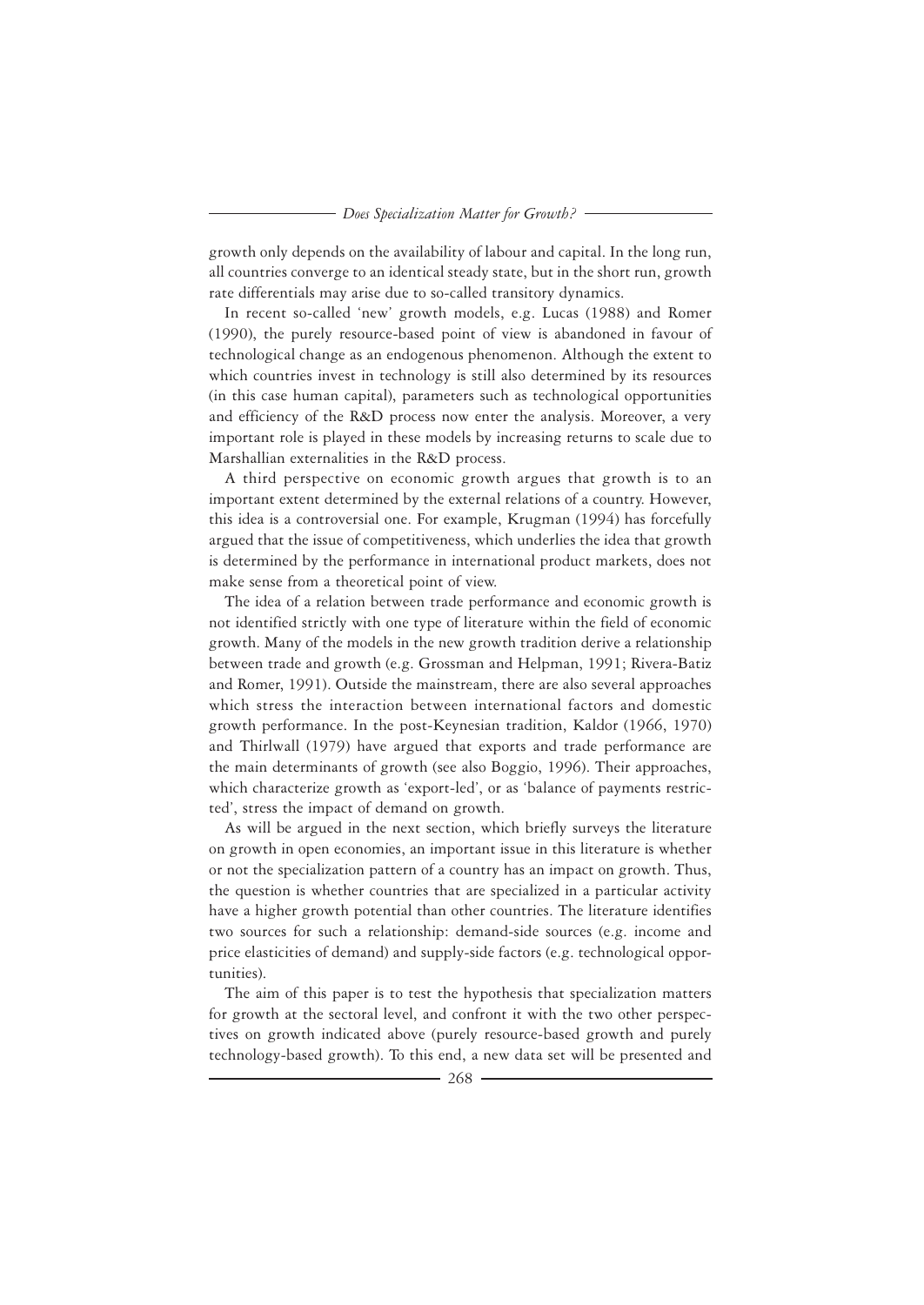used in a regression model in which the different sources of growth are modelled. This model will be developed and estimated in Section 3 of the paper. Section 4 summarizes the argument and draws some conclusions on the policy implications of the findings.

## 2. *Trade, Specialization and Growth*

Growth models in the 'Solow tradition', as well as the so-called 'new growth' models, take a production function as the main determinant of economic growth. Because of the (implicit) assumption of full utilization of factors such as labour and capital, and given the functional form of the production function, growth of production is simply the result of the growth rate of inputs (labour and capital) and their productivity increases.

As summarized in Dowrick (1997), the impact of trade in the traditional models is thus mainly an indirect one, related to the issues of allocation and factor prices. The idea here is that an economy that is opened up to international trade can benefit from a more efficient allocation of its production factors (along the lines of the HOS theory), and the resulting lower consumer prices. Thus, welfare is higher in an open economy as compared to a situation where domestic markets are protected by tariffs or quota. However, typically, so-called CGE models indicate that these welfare effects are relatively small (Dowrick, 1997).1

Within the more recent so-called new growth theory, Dowrick (1997) distinguishes between two approaches: the Smithian approach and the Ricardian approach. The Smithian approach, with authors such as Rivera-Batiz and Romer (1991) and Rivera-Batiz and Xie (1993), stresses the importance of 'learning-by-doing' or increasing returns to scale. Opening up to trade enables individual countries to specialize in a narrow range of goods, and thus exploit these increasing returns. The difference relative to the traditional CGE-type models discussed above is that, due to the endogenous growth nature of the models in the Smithian tradition, there will be a long-run effect on growth, rather than just a level effect in terms of welfare.

In the Ricardian type models, different activities are characterized by different rates of growth of productivity, e.g. due to differences in technological opportunities. Thus, countries specializing in activities with higher rates of productivity growth are in a better position to achieve fast overall growth. Grossman and Helpman (1991) is an example of such a model. Note, however, that, as in the Grossman and Helpman model, it is not obvious that

<sup>&</sup>lt;sup>1</sup> The welfare gains are generally larger in situations where increasing returns to scale characterize the production process, possibly in combination with product differentiation.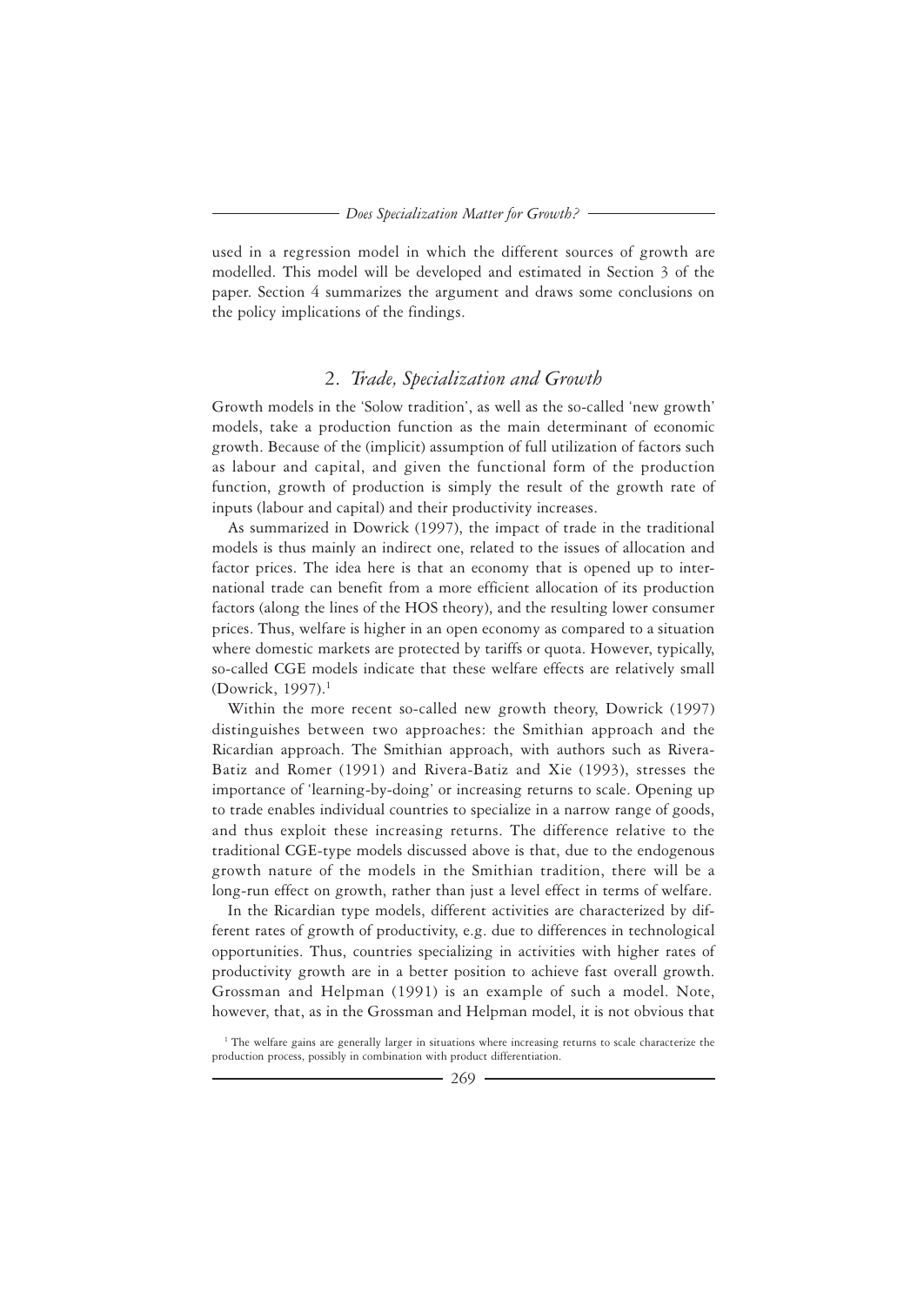a higher rate of productivity growth also implies a higher growth rate of real consumption. However, especially in situations where knowledge does not spill over national borders, there is opportunity for national governments to change the specialization pattern of its economy, and hence the growth path.

As acknowledged by Dowrick (1997), the idea of a relation between trade and growth is not new. The dynamic analysis of Keynesian models, long before new growth theory, established the idea that trade matters for growth. As in the recent neoclassical models discussed above, the argument comes in two flavours here (e.g. McCombie and Thirlwall, 1995). First, there is the export-led growth theory, which, following Kaldor (1966, 1970), argues that the economy is not constrained by supply-side factors, because the main production factor, capital, must be seen as an endogenous factor. Should capital constrain economic growth in the short run, so it is argued, increased profits will solve this constraint in the medium to long run. Thus, only natural resources (which are indeed exogenous) are accepted as a possible supply-side factor constraining economic growth (McCombie and Thirlwall, 1995, p. 392).2 Seen in this way, the only truly exogenous factor to the domestic economy is foreign demand (domestic demand is endogenous to the extent that it is determined by savings behaviour and wages).

The second variety of the post-Keynesian theory on trade and growth is mainly due to Thirlwall. Thirlwall (1979), although operating in the same post-Keynesian theoretical framework as Kaldor, argued that the 'simple' export-led growth theory does not take into account the role of the balance of payments. For example, in the model by Dixon and Thirlwall (1975), export growth, and thus output growth, is not constrained at all, even if the balance of payments, which is not explicitly modelled, grows without bounds. Viewed from the balance of payments point of view, demand elements (domestic demand for imports as a fraction of domestic GDP, and domestic exports as a function of foreign GDP) are again the main determinants of growth.

McCombie and Thirlwall (1995, p. 392) set out a model of balance of payments restricted growth, which implies that a non-zero growth rate differential between the domestic economy and the rest of the world may arise as a result of long-run differences in the rate of inflation, as well as differences in the income elasticities of demand for the countries' exports. The proposition made by Thirlwall (1979) is that the long-run effect of differences in

<sup>2</sup> Kaldor (1966) also forcefully argued that labour must be seen as an endogenous factor, due to labour reserves contained in the primary sector of the economy, which, by the nature of industrialization, is contracting, and therefore 'hides' labour available for industry.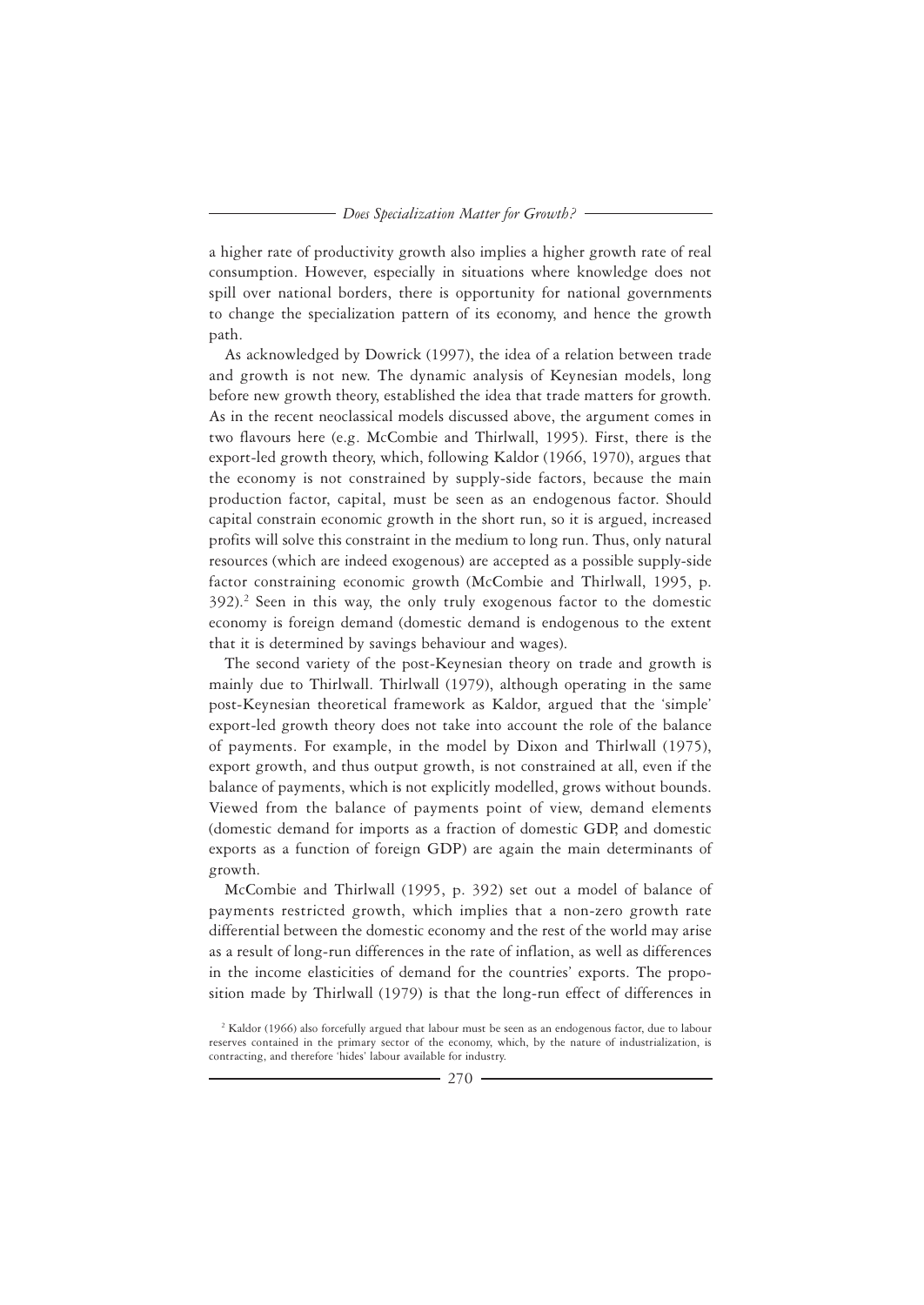inflation is small, so that differences in the income elasticities of demand are the main reason for growth rate differentials.

As was argued by Fagerberg (1988), the main problem with Thirlwall's theory is that it does not provide an endogenous explanation of the differences between the two income elasticities. Fagerberg argued that one might explain these differences by drawing on 'evolutionary' inspired theories of growth, which stresses the impact of factors such as product quality and R&D efforts.<sup>3</sup> In the 'evolutionary' literature on economic growth, (stochastic) technological change plays an important role. For example, in evolutionary models by Verspagen (1993) or Dosi *et al.* (1994) technological competitiveness of a country determines the growth of its export market shares. Differential rates of growth of the total market size in different sectors, under the influence of income elasticities, as in Pasinetti (1981), imply that different sectors grow at different rates, such that specialization matters for growth.

Boggio (1996) rightfully argues that the evolutionary models, in many important respects, resemble the early and later post-Keynesian models that were discussed above. He argues, however, against a strict interpretation of the concept of balance of payments constrained growth, and shows that in models of national growth partly based on 'evolutionary notions', trade balance disequilibrium may indeed be related to rapid growth in a Kaldor–Verdoorn framework. One important difference between the 'evolutionary' growth model by Verspagen (1993) and the work in the post-Keynesian tradition outlined in this section, however, is that the latter does not attach much importance to the issue of specialization. In the export-led growth theory, specialization does not play a large role, as is illustrated, for example, by Dixon and Thirlwall (1975), who present a one-sector model, which by definition excludes specialization from the analysis. In the literature on balance of payments constrained growth, specialization patterns may be seen as entering the growth equation indirectly, through the elasticities of imports and exports. But this is at best only one of the many interpretations that can be given to the differences in elasticities, and a more elaborate empirical analysis, as done by Fagerberg (1988) with respect to product quality and technological factors, is necessary to establish the empirical importance of this argument.

How does all this relate to the question as to what is the relationship between economic growth and specialization? The common conclusion from the literature discussed in this section seems to be that this relationship takes two forms. First, as is argued by both the new growth theorists ('Smithians') and the Kaldorian export-led theory, specialization, by opening up possi-

<sup>&</sup>lt;sup>3</sup> These factors, which at the time were typical for 'evolutionary theories', have now been incorporated also into new growth models.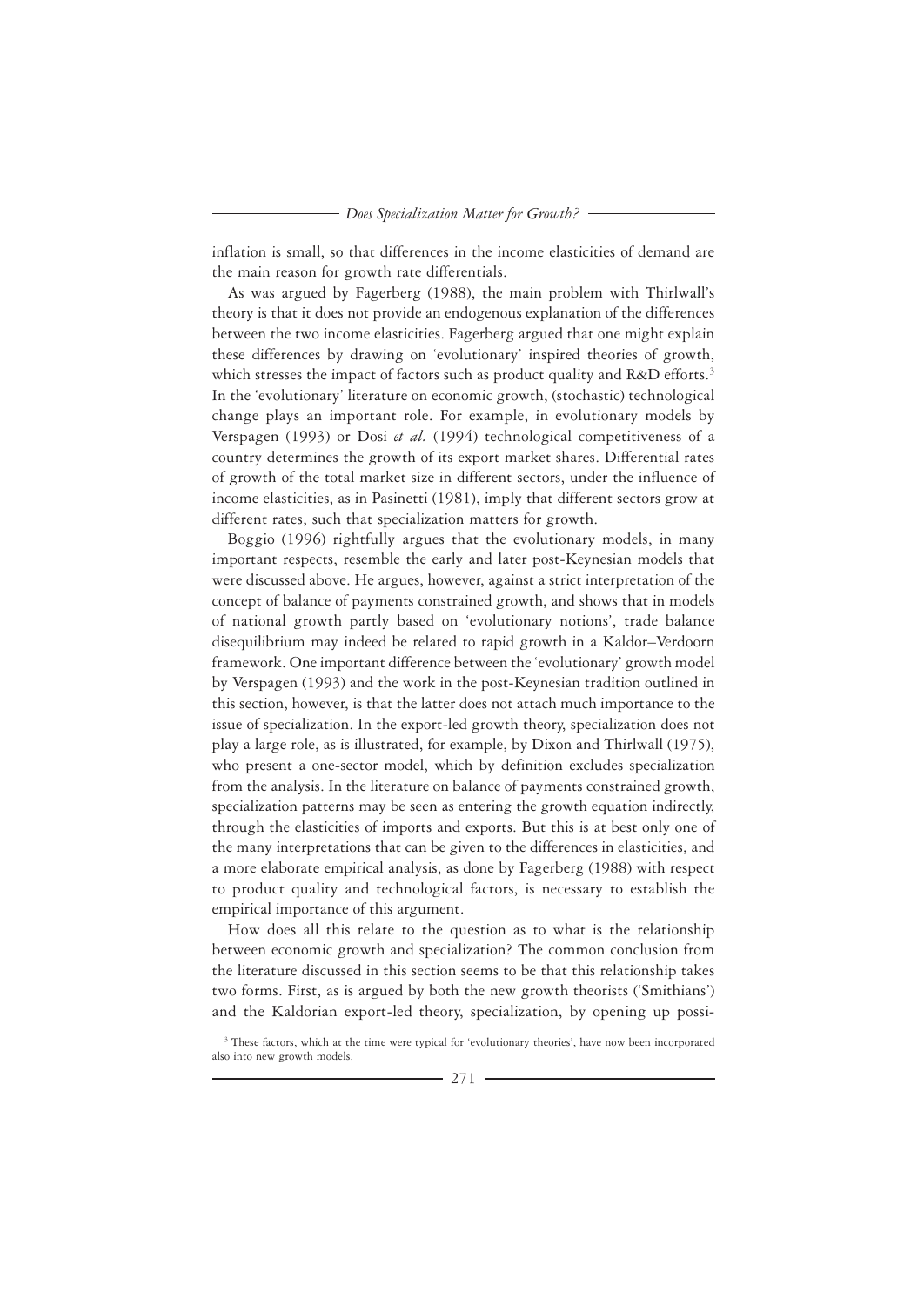bilities for increased specialization, leads to higher productivity growth in the form of learning. In this argument, the emphasis is not so much on what a country specializes in, but rather whether it specializes, irrespective of the nature of the specialization.

Second, some activities might provide larger growth opportunities than others, and therefore it matters in which activities a country is specialized (the 'Ricardian' view). The reasons for this might be supply-side related (e.g. differential technological opportunities between activities) or demand-side related (e.g. differential income elasticities between activities). In the neoclassical (or new growth) version of this argument, an additional complication is formed by the interrelatedness of the economy in the form of general equilibrium. An exact modelling of the result of specialization on growth thus not only requires the modelling of learning, but also of the evolution of factor prices and the resulting allocation.

The next section will take as its point of departure the Ricardian view that the growth rate of an economy depends, at least partly, on what it is the country is specialized in. This point of view will be incorporated into a regression model which tests the 'Ricardian hypothesis' jointly with the hypotheses that growth depends on resources and technology.

### 3. *Growth and Specialization: Regression Analysis*

The hypothesis we derive from the discussion in Section 2 is that there are some 'activities' that are more conducive for growth than others. What we mean by 'activities' will be specified below. An alternative hypothesis is that economic growth is solely determined by resources (labour and investment, as in the Solow model) or technological change (as in new growth models of endogenous R&D).

In order to test these hypotheses, we set up a model that we derive from the general set-up that is often used in cross-country growth regressions (e.g. Barro and Sala-i-Martin, 1995, ch. 12). This specifies the growth rate of output as follows:

$$
q = f(y_0, \beta x)
$$

 $q = f(y_0, \beta x)$ <br>Here, *q* is the growth rate of output,  $y_0$  is initial productivity, β is a parameter vector and *x* is a set of (exogenous) variables determining the steady-state (or long-run) growth rate.<sup>4</sup>  $\beta x$  is thus the expression for the long-run growth rate,

<sup>4</sup> Note that it is more common to use GDP per capita in the LHS of the equation. However, we will include the growth rate of inputs, including labour, in *x*, so that our specification encompasses the common one.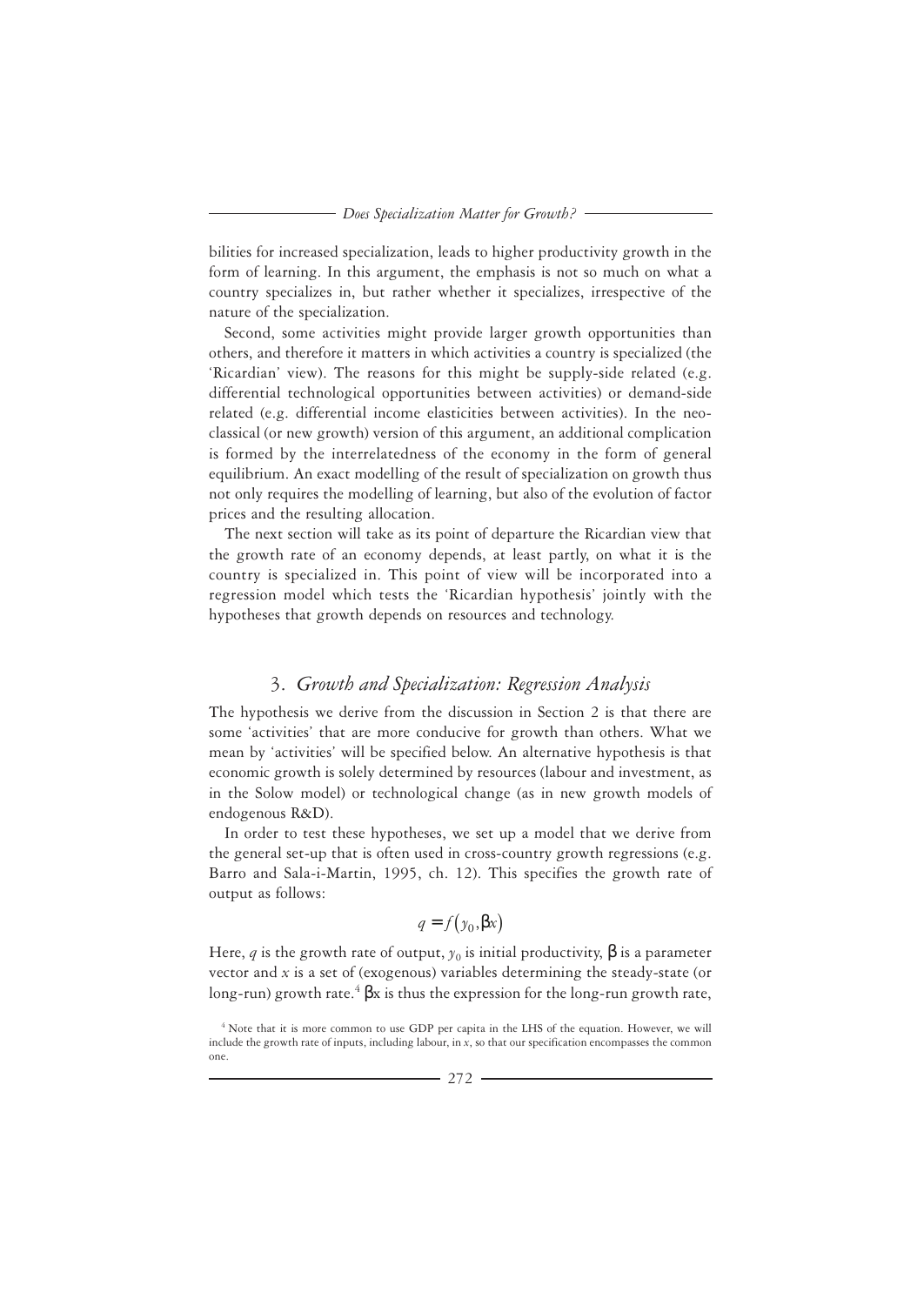while  $y_0$  measures the initial deviation from the long-run path. In other words, we assume that growth is influenced on the one hand by a set of variables with a long-run impact, and on the other hand by 'transitory dynamics'. Note that these transitory dynamics can be interpreted in many different ways. For example, it may indicate 'catching-up' based growth (see Fagerberg, 1994), as well as convergence in a Solow-based model.

The variables associated with our hypotheses are assumed to be included in the vector *x*, and (apart from the specialization variable) can be said to be standard variables in cross-country growth regression models (Levine and Renelt, 1992; Fagerberg, 1994).<sup>5</sup> The model is then made operational in the following way:

$$
\hat{Q}_{ijt} = \alpha_{jt}\hat{L}_{ijt} + \beta_{jt}\hat{K} + \gamma_{jt}T_{ijt} + \delta_{jt}U_{ijt} + s_{jt}S_{ijt}
$$
\n(1)

In this equation, *Q* is value added (in fixed prices), *L* is labour input, *K* is capital input, *T* is a proxy for technology investment, *U* is a variable related to international technology diffusion, *S* is a vector of specialization variables to be defined more precisely below,  $\alpha$ ,  $\beta$ ,  $\gamma$ ,  $\delta$  and *s* are parameters, and the subscripts *i*, *j* and *t* indicate a country, sector and time period respectively. Hats indicate proportionate growth rates. *L* and *K* capture the effect of purely resource-driven growth. *T* captures the effect of active technology investment as it is found in new growth theory (e.g. Romer, 1990). *U* is a variable related to technological catch-up or convergence, i.e. it captures the effect of a country's growth path deviating from its long-run path (steady state). Our preferred interpretation of this variable is that countries with an initially backward position may be expected to grow relatively fast due to international diffusion of technology (see, for example, Fagerberg, 1994, for an overview of theories on catch-up), but, as argued above, it may also be interpreted as 'Solowian' convergence.

*S* is the variable of main interest for our chief hypothesis. In order to explain this variable, we need to specify what we mean by 'activities'. The national accounts framework usually divides economic activities into sectors. At the usual level of aggregation (say 20 sectors within manufacturing), these sectors are still made up of rather heterogenous activities. For example, in a sector 'transport equipment', one would find both the manufacturing of bicycles and aeroplanes, while in 'office machines', one would find photocopiers and computers. In order to capture this heterogeneity, we use a database on export

<sup>&</sup>lt;sup>5</sup> It should be pointed out that the specification of the model is not strictly consistent with the post-Keynesian theories, discussed in Section 2, as factors of production are seen as being endogenous within this approach.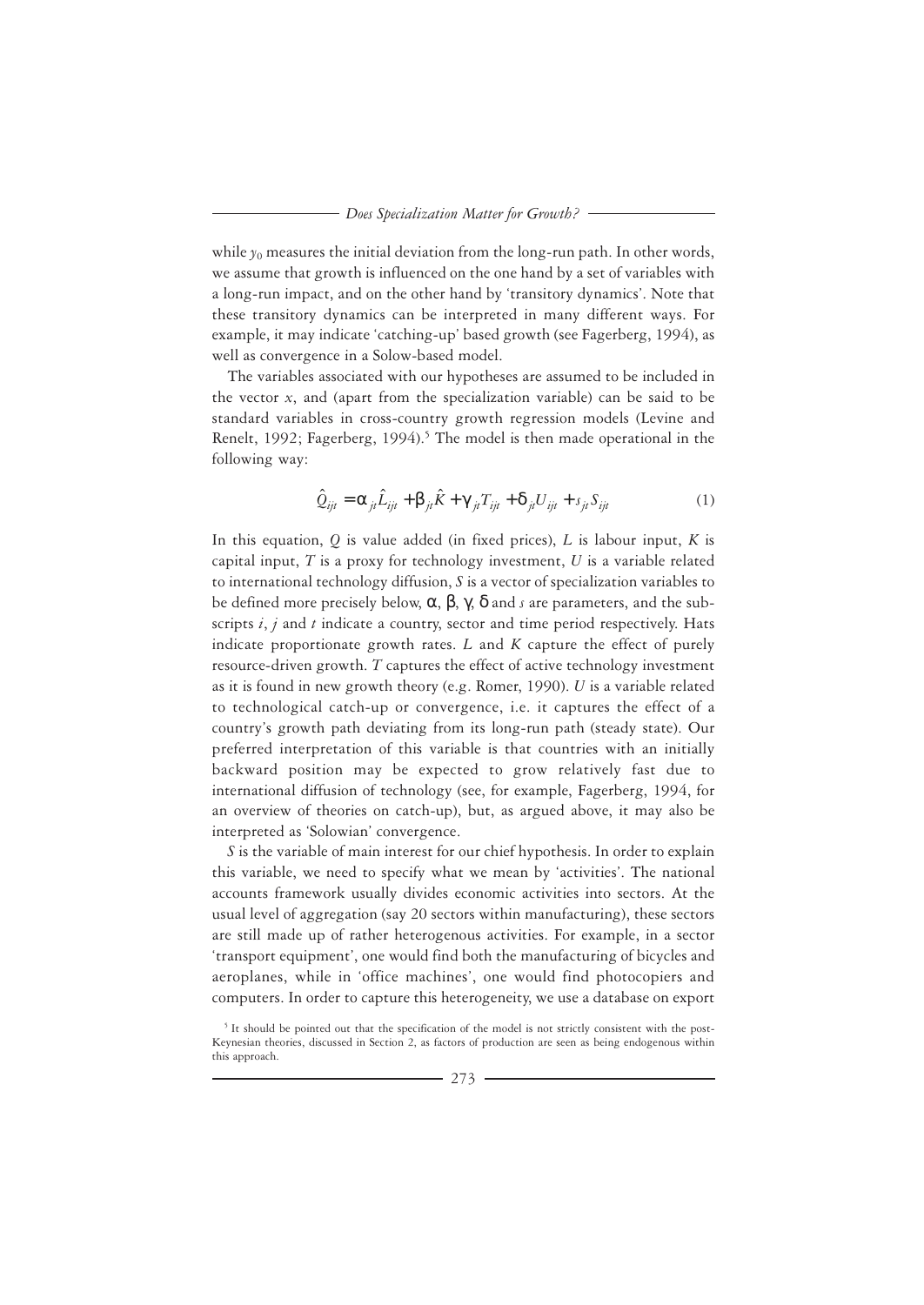values for 75 products, each of which can be assigned to one of 11 manufacturing sectors. These trade data are taken from the IKE trade database (main source: OECD).

We interpret the 75 product classes as homogenous 'activities'. Thus, when we speak about a country being specialized in a certain activity, we mean that it scores a high value on the specialization index (to be defined below) for that particular product class. Because of the assignment of the 75 product classes to the 11 industrial sectors, we are able to say something on specialization within those sectors.

In setting up the 75 product groups, our aim was to establish relatively homogenous groups. Thus, in some cases (where the sector itself is already relatively homogenous) we get a relatively small number of products (e.g. wood and wooden products). In case of a more heterogenous sector we define a larger number of products, like in the case of 'transport equipment', where we have 11 products within one sector. The breakdown of the 11 sectors into activities (product classes) is documented in the appendix tables.

The variable *S* is measured using the trade data for the 75 product classes. The first step in this measurement procedure is to define a sectoral specialization index, for which we use the well-known *revealed comparative advantage* (RCA) index. In raw form, this index is written as

$$
RCA_{ip}^{j} = \frac{X_{ip} / X_p}{X_{ij} / X_j}
$$
 (2)

where *X* is the value of exports, the superscript *j* indicates within-sector *j* RCA, and the subscript  $p$  is a product group belonging to sector  $j(i)$ , as before, indicates a country). Thus, the RCA index for product  $p$  in country  $i$  and sector *j* is defined as *i*'s share in total exports of *p* divided by *i*'s share in total exports of sector *j*. Because the RCA index is not symmetric (values for negative specialization are squeezed into the interval [0,1〉, while values for positive specialization are in  $(1, \infty)$ , we apply the transformation RCA\* =  $(RCA - 1)/(RCA + 1)$ . This yields values in  $\{-1,0\}$  for negative specialization, and values in  $(0,1)$  for positive specialization. Neutral specialization corresponds to a zero value. In summary, a positive (negative) value for product *p* indicates that the corresponding sector *j* in the country is specialized (despecialized) in that particular product. $<sup>6</sup>$ </sup>

In principle, one could define *S* simply as the vector of product-wise

<sup>6</sup> Note that within each sector, a country is always specialized in some products. Thus, even if a country is despecialized in the sector taken as a whole, it will be specialized in some of the product classes.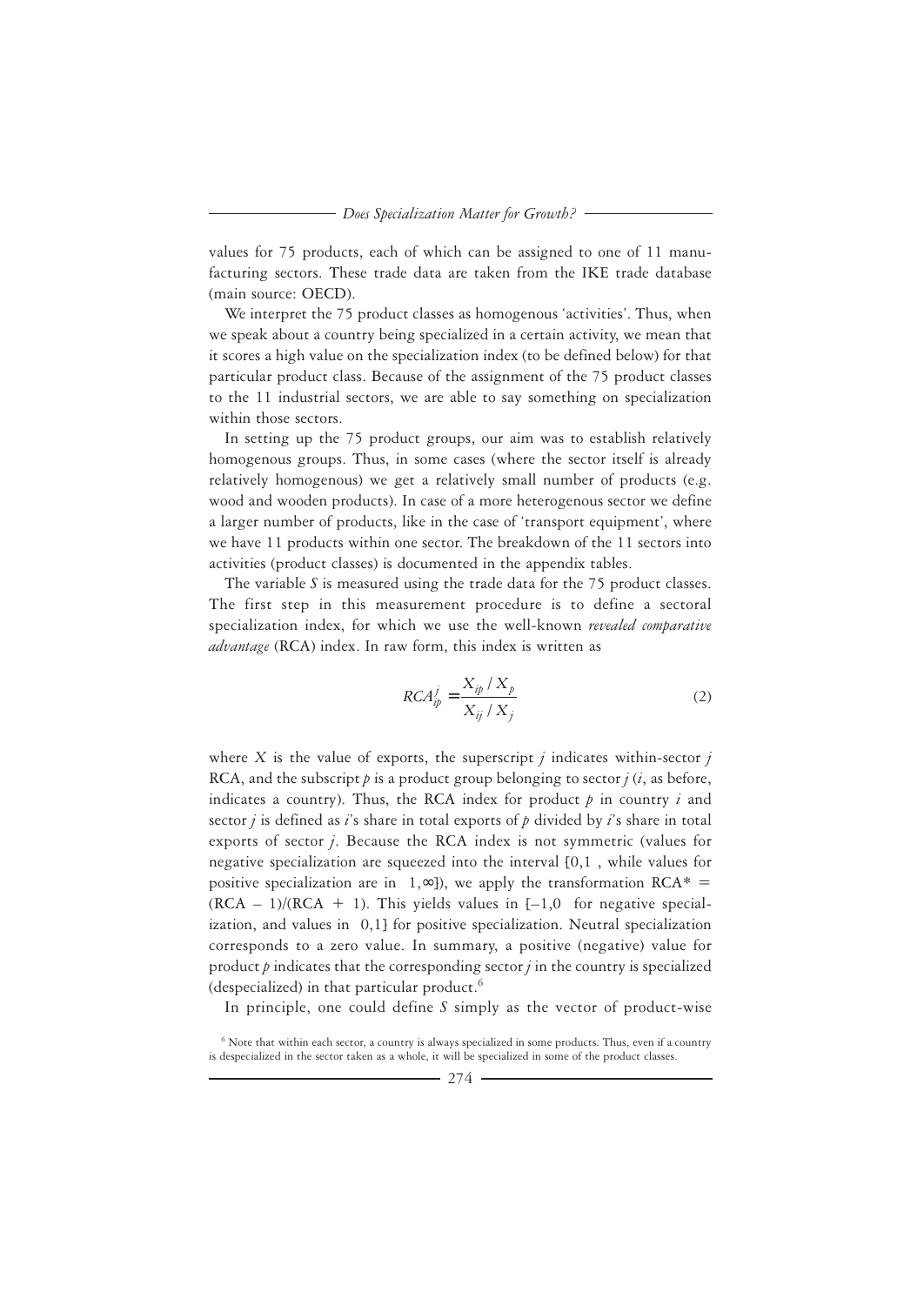specialization indices, in which case *S* would have as many elements as there are product classes in a sector. This procedure has the major disadvantage, however, that in many cases there are many product classes as compared to the number of countries in our data set. In other words, using such a procedure, the number of degrees of freedom would become quite low.

We therefore implement a second step in our procedure of measuring *S* by applying principal components analysis to the data for RCA*<sup>j</sup>* \* for four key years: 1965, 1973, 1979 and 1988. These years all (roughly) correspond to peaks in the business and trade cycles, so that our data are not over-influenced by cyclical variations in export market shares or exchange rates. Principal components analysis, a form of factor analysis, is a technique aimed at data reduction; it estimates linear combinations of the underlying variables, in this case the specialization indices, which 'explain' the highest possible fraction of the remaining variance in the data set. Thus, the first principal component is estimated to explain the highest possible fraction of the total variance, the second principal component the highest possible fraction of the variance not explained by the first principal component, etc. By maximizing the 'explained residual variance' in each round, the first *m* principal components will explain a relatively large proportion of the total variance, which is why the technique is used for data reduction.

The result of this procedure is a number of variables (usually two or three) for each sector, which give a 'synthetic' impression of differences in specialization patterns per country. The value of each variable itself does not have a direct interpretation, because they are a linear combination of the underlying RCA values. The coefficients of this linear combination (the so-called factor loadings) are documented in the appendix tables. The next section will make use of the signs of these factor loadings in combination with the estimated regression coefficients. In this section, it is only the question whether or not the estimated regression coefficients are significant which interests us, not the numerical value or sign of the estimated coefficients.

The regression analysis makes use of data for the period 1965–1988, and 20 OECD countries [Austria, Belgium, Canada, The Netherlands, Portugal, Spain, France, Germany (West), Switzerland, Denmark, Sweden, Norway, Finland, Japan, the United Kingdom, the United States, Greece, Turkey, Ireland, Italy]. We estimate separate equations for three periods: 1965–1973, 1973–1979 and 1979–1988. The breakpoints between these periods correspond to the peaks of the international business cycle. All our variables, except those related to specialization and catch-up, are simple means over the complete period, with growth rates defined as annual compound rates. Besides the specialization variables, equation (1) includes four other variables: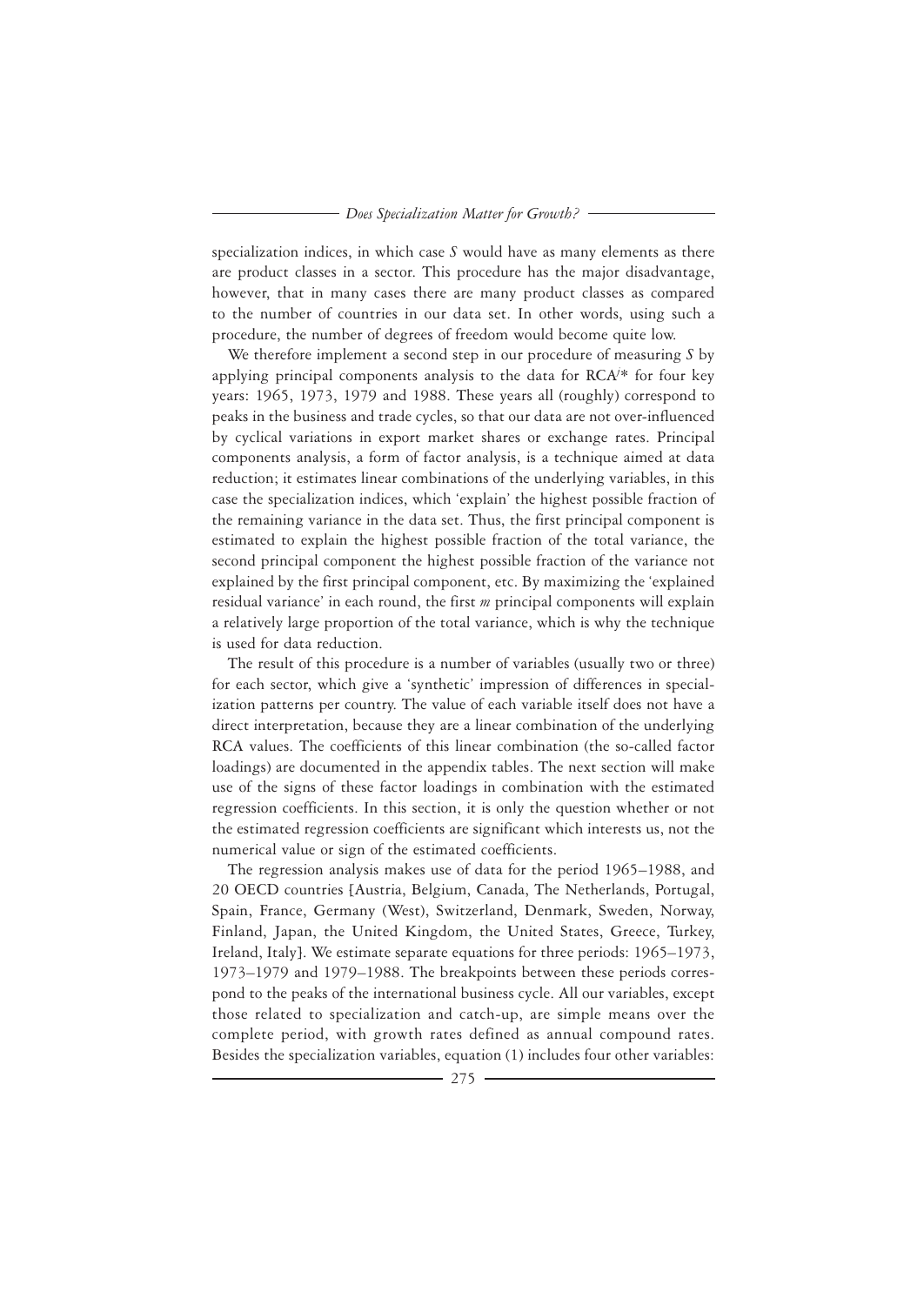the growth rate of employment (*GL*, measured in persons, rather than hours), the investment-output ratio  $(I, as a proxy for the growth rate of capital)$ , the number of patents granted in the United States per employee (*P*) as an indicator of investment in technical change, and the ratio of value added per employee in the country/sector relative to the maximum value for the sector in the 20 countries sample (*CU*). The latter variable is measured for the initial year of the period for which growth rates are measured. Given the interpretation of this variable as a catch-up variable, we would expect a negative sign for it in the regressions. The signs for the other non-specialization variables are all expected to be positive.

The patent data we use are taken from the US patent office, and concern patent grants, dated by the year of grant. The attribution of patents to countries and industrial sectors is done by the patent office. Whenever a patent is attributed to more than one, say *m*, sector, the patent is counted as 1/*m* in each of these. We choose to work with US patents because, rather than patent statistics from each of the national patent offices, these are subject to a common institutional system (novelty requirements, etc.), and, moreover, the United States, for most of the period under consideration, constituted the largest 'technology market' in the world. Because we would expect US firms to have relatively much patents due to a 'home-market' effect, we include a dummy for the United States in the regressions (DUSA). The data for the growth rates of value added, *CU*, *GL*, *I* and the employees data used in *P* is taken from the UNIDO Industrial Statistics Database.

As equation (1) specifies, we expect the value of parameters to be estimated to differ between sectors. Given the limited number of observations within each sector, however, we choose to pool our data in the cross-section dimension, allowing for two broad classes of sectors: so-called *high-tech* sectors (defined as chemicals, machines, electrical goods, transport equipment and instruments) and *low-tech* sectors (all other sectors). This broad classification has proven to be useful in estimating production structures and the impact of R&D on productivity in an earlier paper (Verspagen, 1995).

The resulting data set is one in which we have 11 sectors (no patent data are available for two other sectors, i.e. wood and other manufacturing), and 20 countries, leading, in principle, to 220 data points for each period. Due to missing values in some of the data, however, we have a smaller number of observations in each case. For the first period, this problem is worst, with only 98 data points available. We estimate the impact of the variables *I*, *GL*, *CU* and *P* separately for the two groups of sectors, and denote this by the variable symbol together with '-high' or '-low'.

The specialization indices are defined meaningfully only at the sectoral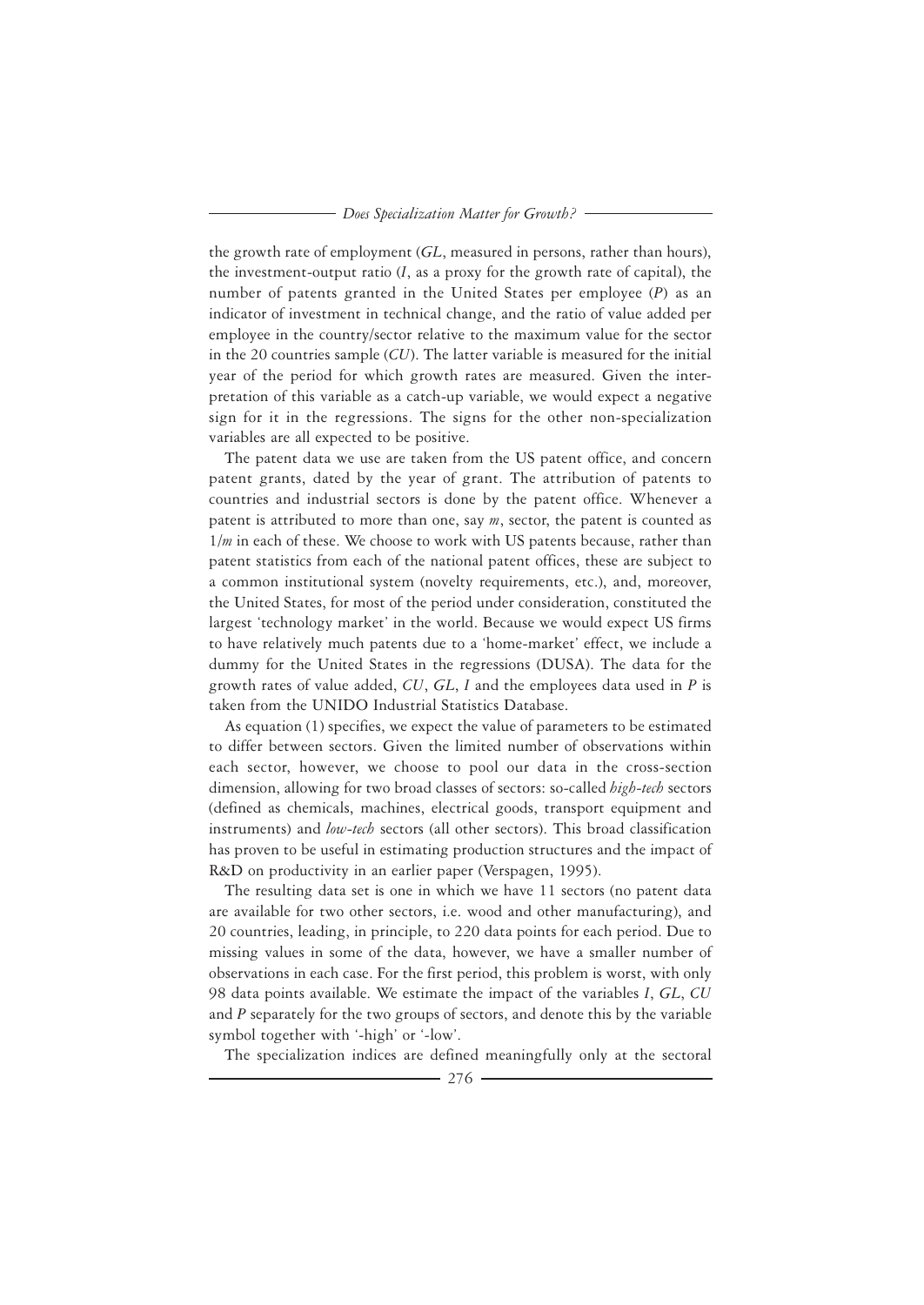level, so we estimate their impact for each sector separately. We included up to three of the principal components in the final estimates presented below, although we experimented with more in some sectors. The resulting setup is one in which the principal components included in the regression pick up at least 60% of the total variance of the specialization data (see appendix Table A2). Including the fourth, sometimes fifth, principal component did not change the results in a major way. We denote the principal components by F*i*–s*A*, where *A* is the number of the sector, and *i* is the *i*th principal component.

We would expect that the impact of specialization on the growth performance of large countries may be smaller than in the case of small countries. The reason for this expectation is that smaller countries might be more dependent on their external relations, and because small countries are in general more specialized than large countries (Balassa, 1965; Dosi *et al.*, 1990). Hence, an additional variable is included for all of the three principal components included in the regressions, defined as F*i*–s*A*\**DL*, where *DL* is a dummy variable set to 1 for large countries.<sup>7</sup> Note that this variable, because it is entered in the equation in an additive manner, is only meaningful if the sectoral specialization variables all enter the regression equation with the same sign. However, because of the way the specialization variables are constructed, we do not have *a priori* expectations on this sign. In order to ensure the meaningfulness of the large countries specialization variable, we started with an initial regression including all specialization variables with their original sign. In the next step, we multiplied all specialization variables with a negative sign in the regression by  $-1$ , thus expecting that they would turn up with a positive sign.<sup>8</sup> This yields a regression in which we would expect the large country specialization variable to turn up with a negative sign. However, in order to allow for a direct comparison between Table 1 and appendix Table A1 (see the next section), Table 1 presents those factors that were multiplied by –1 with a negative sign.

Table 1 documents the regression outcomes for the three periods. We discuss the outcomes for the non-specialization variables first. The growth rate of labour input is highly significant and positive in all cases. The values of the coefficients for this variable differ between periods and sectors, with the highest value found in low-tech sectors during the period 1965–1973 (this value is indeed quite high if one would reason in a neoclassical framework). In the period 1973–1979, the value for these coefficients are relatively low.

<sup>7</sup> France, Germany, Japan, the United Kingdom, the United States and Italy are defined as large countries.

<sup>8</sup> In no cases did this procedure change our conclusions about the significance levels of any of the variables in the regressions.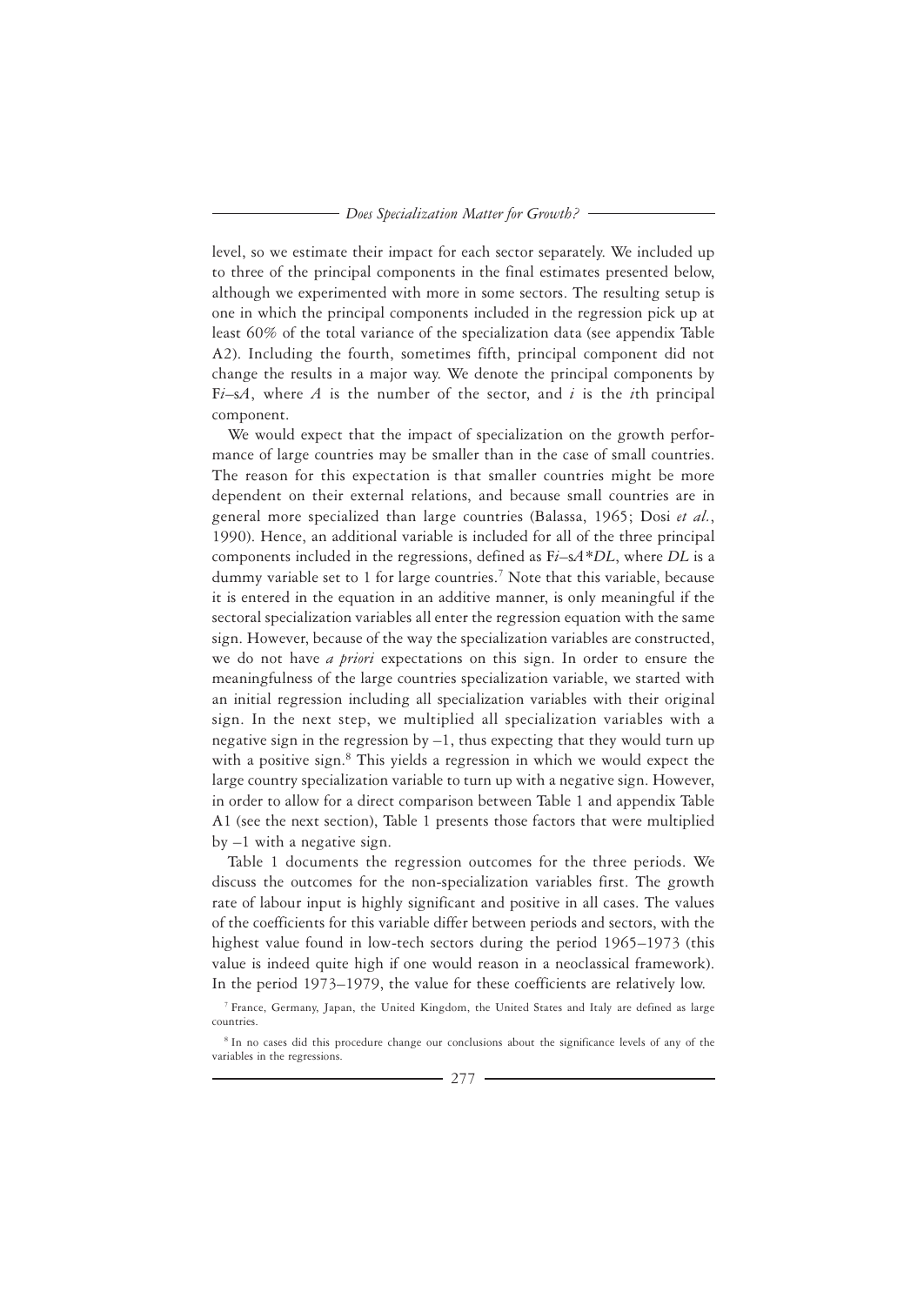|                       | 1965-1973  |            | 1973-1979   |            | 1979-1988   |            |
|-----------------------|------------|------------|-------------|------------|-------------|------------|
| $R^2$ -adj<br>N       | 0.67<br>98 |            | 0.47<br>158 |            | 0.22<br>164 |            |
| Variable              | Estimate   | $t$ -value | Estimate    | $t$ -value | estimate    | $t$ -value |
| GL-low                | 1.269      | 6.73       | 0.587       | 7.14       | 0.764       | 5.85       |
| GL-high               | 0.532      | 5.95       | 0.583       | 3.29       | 0.817       | 3.51       |
| I-low                 | 0.215      | 2.73       | $-0.012$    | $-0.32$    | 0.072       | 1.63       |
| I-high                | 0.388      | 6.29       | 0.248       | 3.52       | 0.223       | 2.92       |
| <b>DUSA</b>           | $-0.025$   | $-1.83$    | 0.022       | 2.58       | 0.018       | 1.91       |
| Pat-low               | $-5.179$   | $-0.83$    | $-4.704$    | $-1.10$    | $-13.157$   | $-1.84$    |
| Pat-high              | 6.482      | 3.83       | 2.446       | 1.80       | 4.643       | 1.23       |
| CU-low                | $-1.990$   | $-5.00$    | $-0.632$    | $-3.40$    | $-0.092$    | $-0.41$    |
| CU-high               | $-2.780$   | $-8.18$    | $-1.596$    | $-4.47$    | $-0.566$    | $-1.53$    |
| $F1 - s1$             | $-0.011$   | 1.89       | $-0.002$    | 0.30       | 0.006       | 0.68       |
| $F1 - s2$             | 0.004      | 0.53       | 0.001       | 0.22       | 0.004       | 0.96       |
| $F1 - s4$             | 0.029      | 1.91       | $-0.023$    | 2.16       | $-0.007$    | 1.07       |
| $F1 - s5$             | $-0.008$   | 1.19       | 0.000       | 0.09       | $-0.007$    | 1.58       |
| $F1 - s6$             | 0.008      | 2.74       | 0.000       | 0.19       | $-0.003$    | 0.90       |
| $F1 - s7$             | $-0.006$   | 0.67       | 0.007       | 1.17       | $-0.004$    | 0.53       |
| $F1 - s8$             | $-0.017$   | 2.51       | 0.008       | 3.25       | $-0.001$    | 0.08       |
| $F1 - s9$             | $-0.007$   | 1.05       | 0.024       | 3.53       | $-0.009$    | 0.95       |
| $F1 - s10$            | $-0.007$   | 0.79       | $-0.006$    | 1.46       | $-0.013$    | 1.62       |
| $F1 - s11$            | $-0.014$   | 3.16       | $-0.001$    | 0.08       | $-0.005$    | 0.61       |
| $F1 - s12$            | 0.011      | 1.74       | 0.013       | 1.55       | 0.012       | 1.12       |
| F1-large              | $-0.007$   | $-1.28$    | $-0.016$    | $-3.41$    | $-0.009$    | $-1.21$    |
| $F2 - s1$             | $-0.015$   | 1.98       | $-0.001$    | 0.16       | 0.013       | 1.81       |
| $F2 - s2$             | $-0.003$   | 0.57       | $-0.005$    | 1.31       | $-0.002$    | 0.45       |
| $F2 - s4$             | $-0.022$   | 4.68       | $-0.027$    | 4.40       | $-0.008$    | 1.21       |
| $F2 - s5$             | $-0.002$   | 0.14       | $-0.010$    | 1.60       | $-0.010$    | 1.85       |
| $F2 - s6$             | $-0.010$   | 3.17       | $-0.010$    | 2.63       | $-0.013$    | 2.63       |
| $F2 - s7$             | $-0.005$   | 0.53       | $-0.008$    | 1.38       | $-0.006$    | 1.14       |
| $F2-s8$               | $-0.001$   | 0.21       | $-0.002$    | 0.49       | $-0.010$    | 2.02       |
| $F2 - s9$             | 0.016      | 1.54       | $-0.007$    | 0.58       | $-0.017$    | 1.34       |
| $F2 - s10$            | $-0.001$   | 0.18       | 0.003       | 0.44       | $-0.006$    | 0.74       |
| $F2 - s11$            | 0.010      | 2.60       | $-0.014$    | 1.28       | 0.012       | 1.62       |
| $F2 - s12$            | 0.026      | 5.03       | $-0.023$    | 1.83       | $-0.024$    | 2.52       |
| F <sub>2</sub> -large | $-0.003$   | $-0.46$    | 0.002       | 0.34       | 0.009       | 1.22       |
| $F3 - s1$             | $-0.006$   | 1.10       |             | 0.31       | 0.012       | 2.34       |
|                       |            |            | 0.002       |            |             |            |
| $F3 - s4$             | $-0.022$   | 3.51       | 0.028       | 3.88       | 0.002       | 0.69       |
| $F3 - s7$             | 0.005      | 0.78       | $-0.001$    | 0.07       | $-0.005$    | 0.71       |
| $F3 - s8$             | 0.011      | 1.31       | 0.009       | 1.60       | $-0.002$    | 0.22       |
| $F3-s9$               | $-0.001$   | 0.27       | $-0.028$    | 2.67       | 0.005       | 0.74       |
| $F3 - s10$            | $-0.018$   | 1.84       | $-0.006$    | 1.02       | 0.000       | 0.04       |
| $F3 - s11$            | $-0.015$   | 4.23       | 0.022       | 2.37       | $-0.006$    | 0.56       |
| F3-large              | 0.005      | 1.02       | 0.004       | 0.76       | $-0.004$    | $-0.93$    |
| C                     | 0.066      | 7.47       | 0.030       | 4.44       | 0.025       | 2.37       |

TABLE 1. Regression Results for the Specialization–Growth Relationship

Cells with coefficients significant at a level >10% in a two-tailed *t*-test are printed in bold.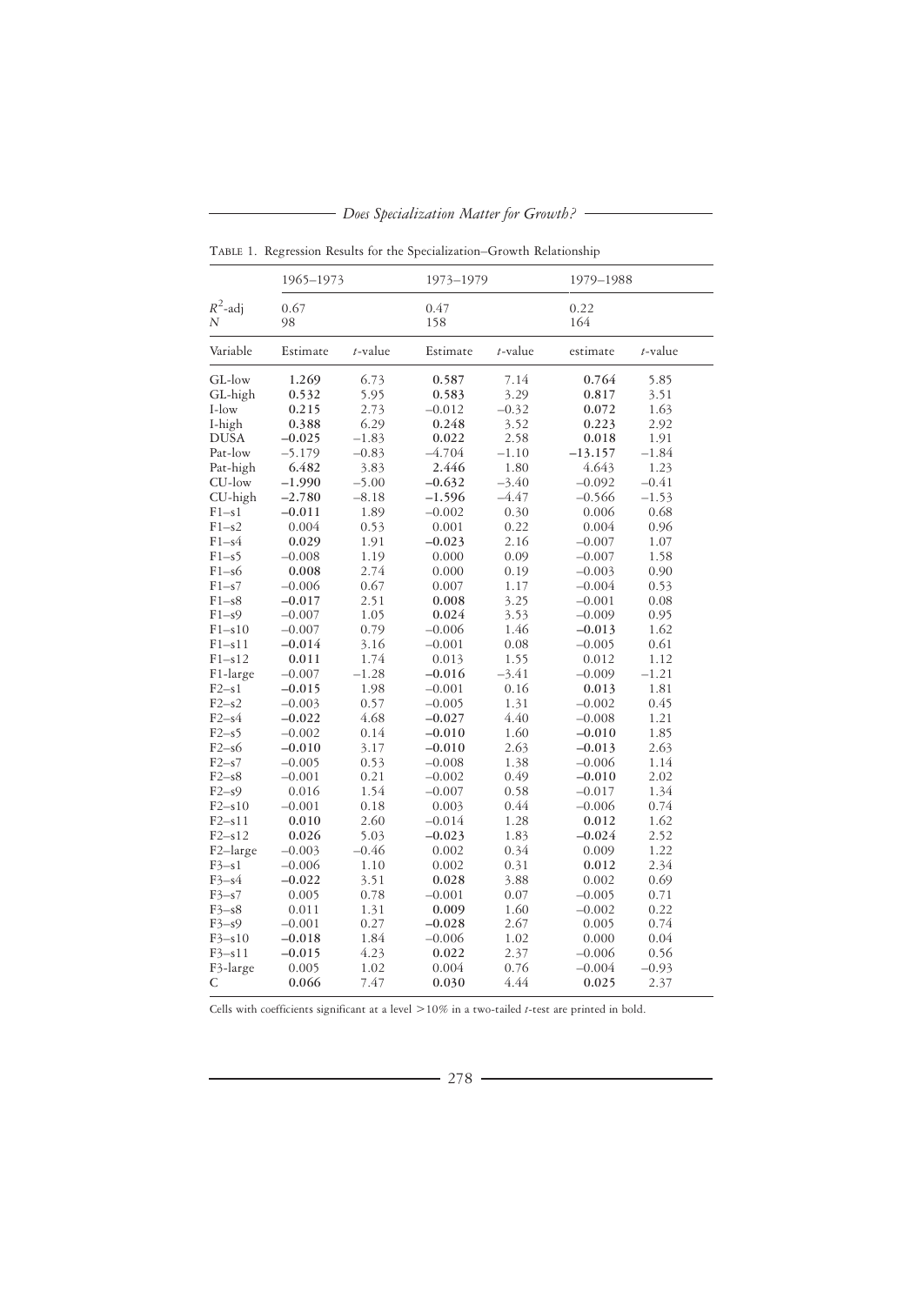The coefficients for the investment–output ratio are significant in all but one case. The one exception is low-tech industries during the period 1973– 1979. For all three periods, the value of this coefficient is higher for the high-tech sectors, while the value of the coefficients tends to fall over time. The patents variable is significant and positive, as expected, in only two cases: high tech industries during 1965–1973 and 1973–1979. For low-tech industries, this variable is always negative, during the last period even significantly so, a result that is hard to explain. The variable reflecting catch-up has the right (negative) sign in all three periods. However, it is becoming of less importance over time—to the extent that it becomes insignificant in the period 1979–1988. This result is at odds with the stylized fact that convergence in terms of income per capita has more or less come to an end after 1973 (Abramowitz, 1986). The US dummy is negative during the first period, in line with our expectations about the 'home market' effect for US firms in the patents variable, but it is perfectly conceivable that this variable also picks up other influences specific to the United States.9 For the other two periods, the US dummy is positive and significant.

Overall, the regressions tend to explain a decreasing fraction of the total variance as time increases. The adjusted  $R^2$  falls from roughly two-thirds in the first period to slightly less than one-half in the second, to barely one-fifth of the total variance in the last period.

With regard to the specialization variables, which are the crucial part of our argument, we do indeed find many significant variables. Only in textiles (2) and basic metals (7) are none of the specialization variables significant. For the other nine sectors, there is at least one, but often more, principal component for one time period that is significant. In the first period, roughly half of all of the specialization variables are significant (14 out of 29), for the second period this is slightly less (11 out of 29), and for the last period it is even less (8 out of 29). We thus conclude that there is indeed some evidence that sectoral growth rates of production are related to within-sector specialization patterns of international trade, although the impact seems to become weaker over time.

We can only speculate as to why the specialization variables are becoming less important over time as a factor explaining growth. It might be related to the fact that our sample is not a balanced one (some observations in the sample for the last period are not present in the early period), thus reducing the phenomenon at least partly to an artificial one. It might also be the case

<sup>9</sup> We have also experimented with dummy variables for other countries, but in no cases did these prove to influence the results in the table in an important way, even if some of the country dummies were statistically significant for some periods.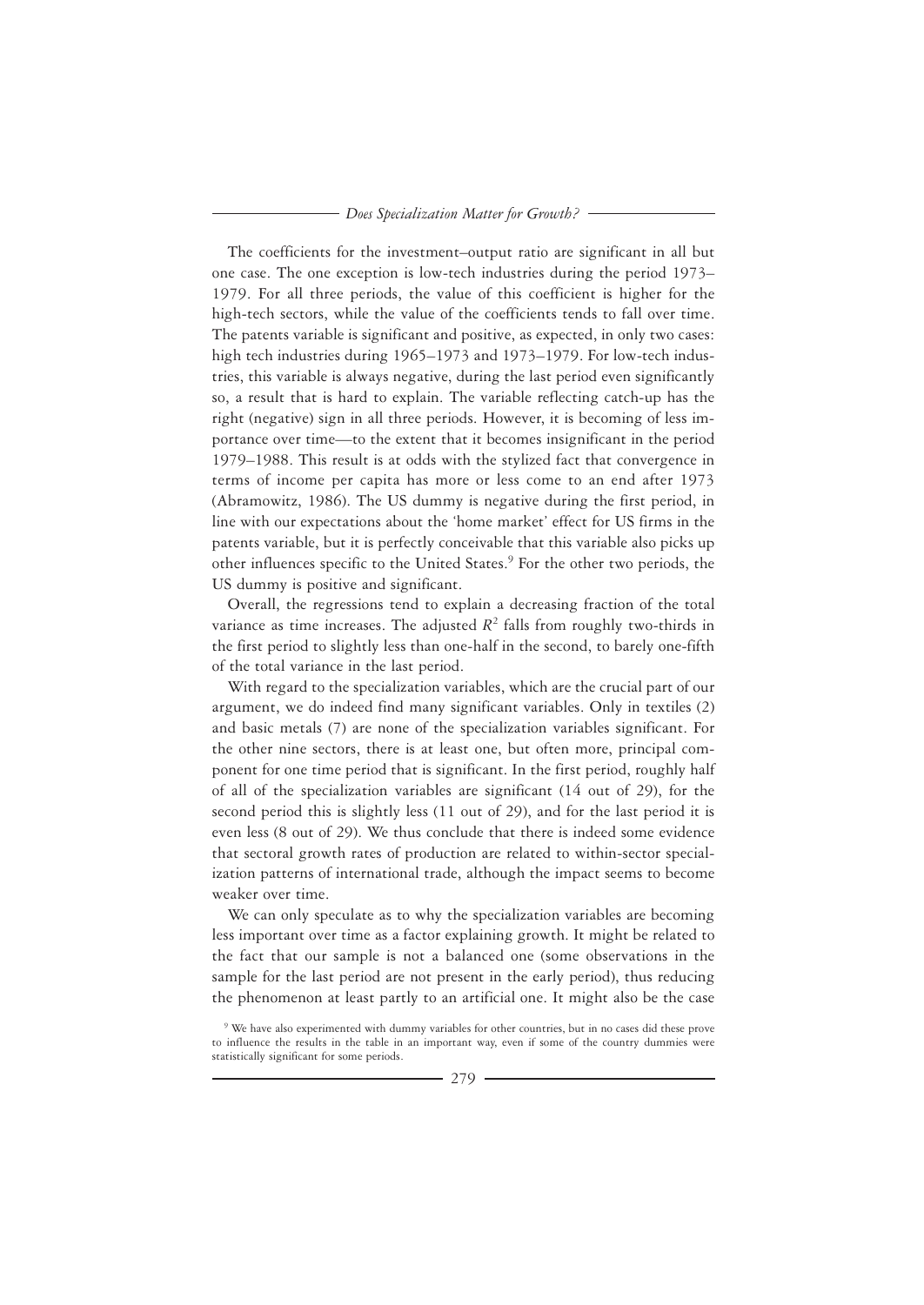that a 'real' phenomena, such as trade liberalization, the increased importance of FDI, or technological developments underlying the production structure have a role in this. For the time being, we will not discuss this part of our findings from a statistical point of view, but instead focus on a more 'qualitative' interpretation of our regression results in the next section.

# 4. *Interpretations, Conclusions and Policy Issues*

The regression results presented in the previous section seem to indicate that specialization does indeed matter for economic growth. Compared to a model in which a combination of resource-based and technology-based explanations of growth are offered, the specialization factor adds explanatory power. The theoretical frameworks that were discussed in Section 2 suggest that there are various factors that may account for these results. On the supply-side, there are factors such as the learning opportunities offered by various activities or products, while from the demand-side, income elasticities are important.

The result that the variables such as technology (as measured by patents), specialization and catching-up potential all show a weaker impact on growth during the 1980s suggests that there might be an interaction between them. For example, one hypothesis would be that catching-up in the 1960s and 1970s was mainly due to a non-activity-specific rapid learning of relatively backward economies, while in the 1980s, catching-up became an activityspecific phenomena. Some activities provide 'windows of opportunity' for catch-up, while others, e.g. due to their relatively cumulative technological nature, provide more opportunities for relatively advanced countries. This would imply that neither the general catch-up variable, nor the general specialization variable would turn up significantly in the regressions. It has to be stressed, however, that such an interpretation is rather speculative, and more research would be necessary to substantiate these ideas. We can only present some 'impressionistic' evidence based on our regressions to explore the implications of the speculations.

In order to obtain a more precise notion of which activities have had a 'positive' impact on growth, the methodology can be taken one step further. If the factor loadings from appendix Table A1 (numerically above 0.5, admittedly an arbitrary value) are combined with the regression results in Table 1, it is possible to analyse the impact of intra-sectoral specialization patterns on sectoral growth, i.e. to obtain a positive or negative impact on growth. The results of this exercise are documented in Table 2. It should, however, be kept in mind that the data reduction, itself a central aim of the principal components methodology, by definition leaves out some of the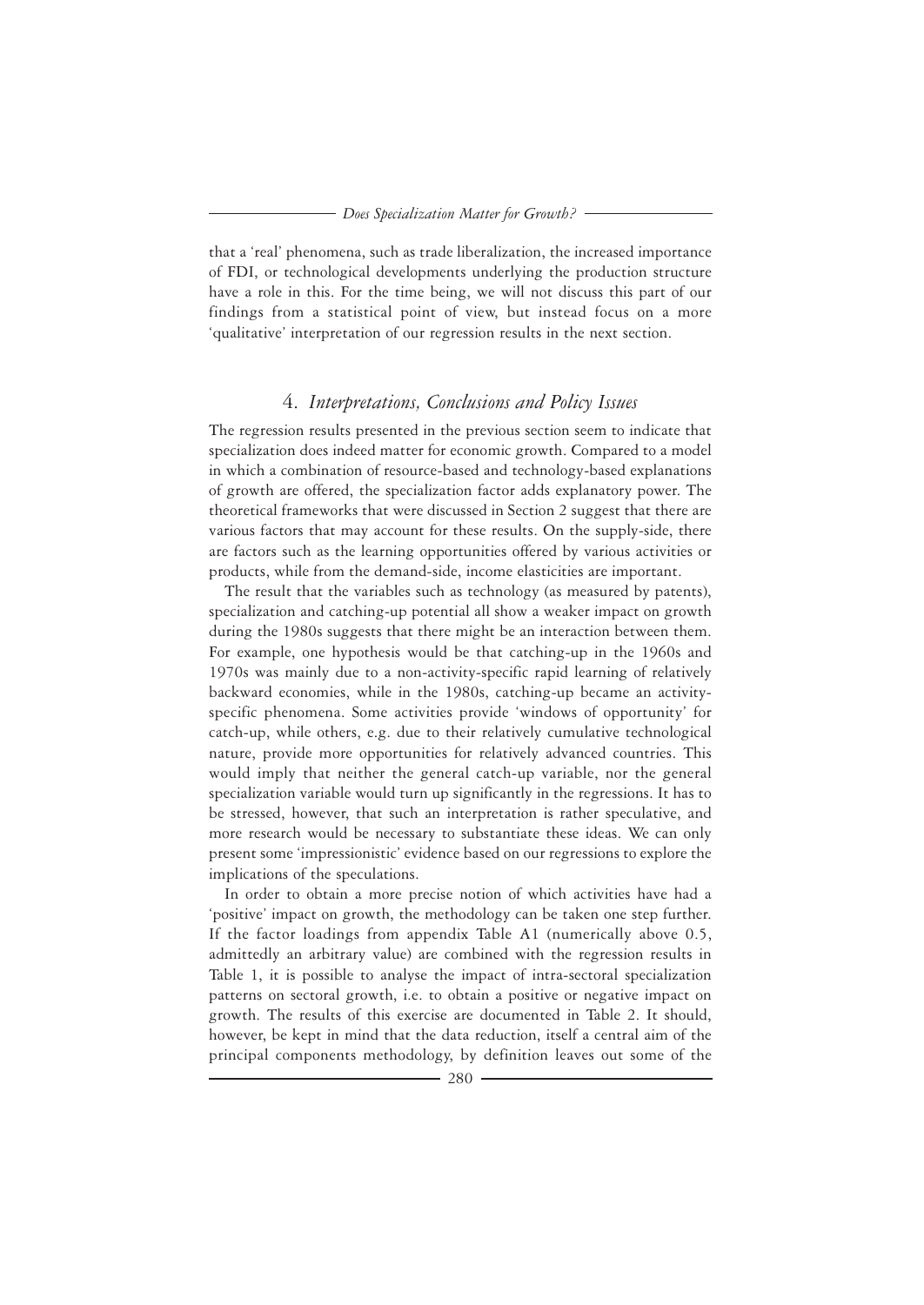underlying information. Therefore such specific conclusions at the product level should be interpreted with caution. It should also be stressed that the specialization patterns referred to are calculated at the intra-sectoral level the weighted average of the specialization indicator sums to zero for each of the sectors.

Applying this procedure yields a number of products which have a 'significant' impact on sectoral growth in each of the three periods. Such a procedure shows that the interpretation of our regression results is indeed one that involves a rather complex set of interacting supply- and demand-side factors. From the theoretical discussion in Section 2, it could be concluded that specialization in activities offering high levels of technological opportunity and/or in areas with high income elasticities are expected to have a positive impact on growth. From Table 2 it can be seen that in some cases (again it should be kept in mind that the principal components methodology leaves out information) this 'prediction' holds. The high demand for ships in the 1960s; high learning opportunities in drugs in the 1970s; low demand for cars in the 1970s; and the high learning opportunities/high demand for telecommunications equipment in the 1980s are all examples of cases where high technological opportunities and/or high income elasticity seem to be intuitively plausible characteristics.

However, there are also a number of cases in which the intuition is less clear. From Table 2, it can be seen, for example, that within the electrical goods sector, specialization in semiconductors in 1979 turns out to have had a negative impact on real growth in value added (of the electrical goods sector) 1979–1988, in spite of high growth of the value of international trade in semiconductors over that period.<sup>10</sup> Inspection of underlying data shows that only a few countries are specialized in semiconductors, including 'established' technology leaders such as Japan, the Unites States and The Netherlands (Philips), as well as less advanced countries such as Austria (where Philips has many of its production facilities) and Portugal (which has a relatively low export volume in electrical goods). Although these countries (perhaps with the exception of Portugal) have seen the volume of their semiconductor exports increase significantly over the period, they have also experienced increasing competition by catching-up nations, which have been growing rapidly, but only in selected product-segments, like telecommunications equipment.

This result seems to suggest that what we know from theory concerning

<sup>&</sup>lt;sup>10</sup> The fact that plastics had a negative impact on growth within chemicals, as well as the negative impact of cars within transport in the 1960s, are other results that do not square with what was expected from a theoretical point of view.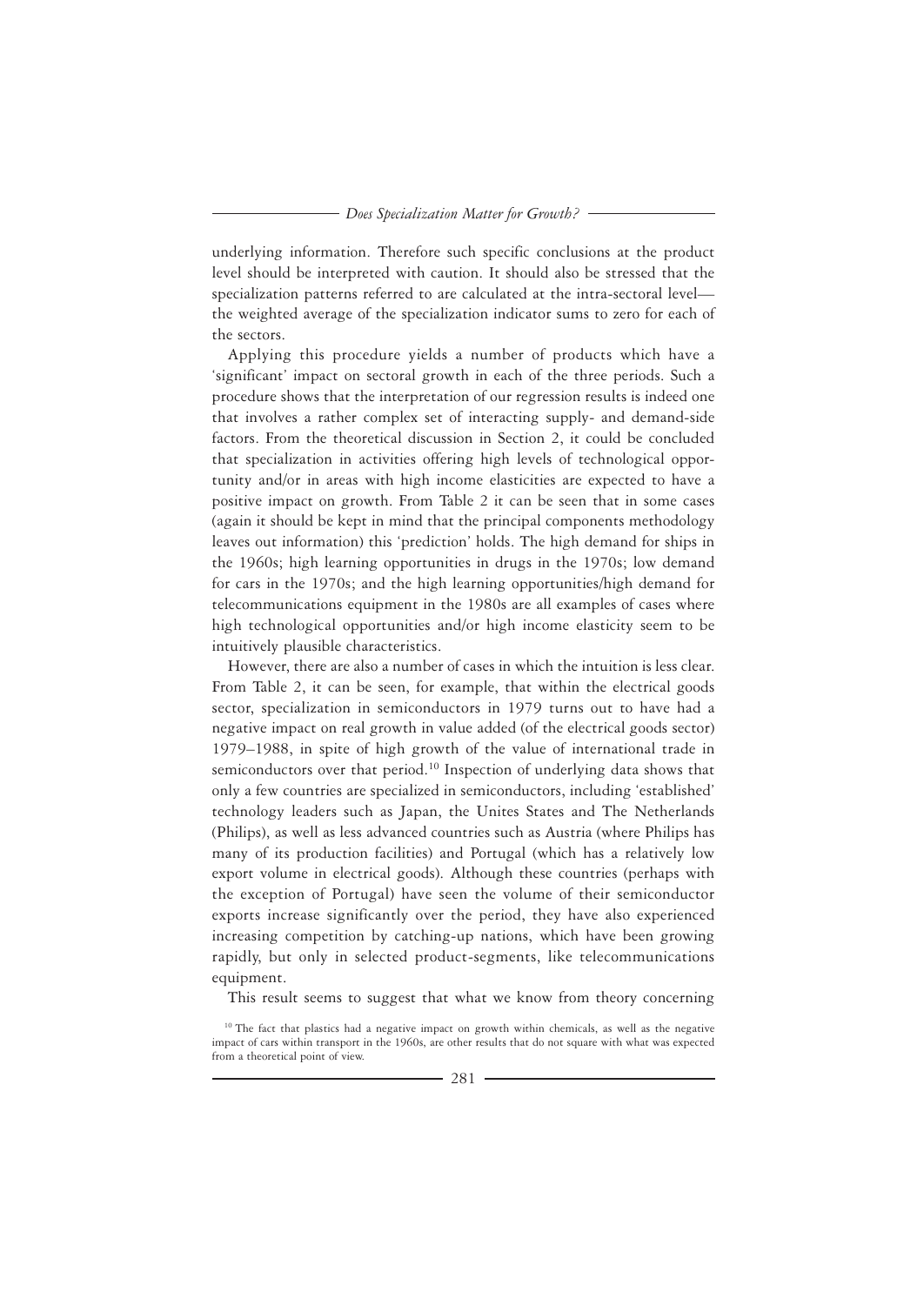| Sector                                                 |                                                            | Positive impact on growth Negative impact on growth                                      |
|--------------------------------------------------------|------------------------------------------------------------|------------------------------------------------------------------------------------------|
| 1965–1973                                              |                                                            |                                                                                          |
| food, beverages, tobacco                               | fish, alcoholic beverages                                  | meat, cereals, non-alcoholic<br>beverages, tobacco, other, animal<br>food, oils          |
| textiles, clothes, leather                             |                                                            |                                                                                          |
| chemicals                                              | inorganic, other                                           | dyeing, drugs, plastic, organic                                                          |
| rubber and plastic products                            |                                                            |                                                                                          |
| glass, clay, etc.                                      | building materials                                         | sanitary, glass, pottery, other                                                          |
| basic metals<br>simple metal products<br>machines      | scrap metal                                                | hand tools, stoves, furniture                                                            |
| electrical goods                                       | other                                                      | white goods, medical                                                                     |
| transport equipment                                    | ships                                                      | auto engines, locomotives, other                                                         |
|                                                        |                                                            | railway, cars, trucks, auto parts,<br>non-motor                                          |
| instruments                                            | measuring, photo                                           | medical, clocks                                                                          |
| 1973–1979                                              |                                                            |                                                                                          |
| food, beverages, tobacco<br>textiles, clothes, leather |                                                            |                                                                                          |
| chemicals<br>rubber and plastic products               |                                                            | organic, dyeing, drugs, oils inorganic, fertilizers, plastic, other<br>other             |
| glass, clay, etc.<br>basic metals                      | glass                                                      | pottery                                                                                  |
| simple metal products<br>machines                      | stoves, furniture<br>specialized, other                    | wires, screws, scrap<br>computers, office machines, metal<br>working, textiles, firearms |
| electrical goods                                       |                                                            |                                                                                          |
| transport equipment                                    | non-motor                                                  | cars                                                                                     |
| instruments                                            | photo                                                      | optical                                                                                  |
| 1979–1988                                              |                                                            |                                                                                          |
| food, beverages, tobacco                               | alcoholic beverages                                        | cereals, vegetables, non-alcoholic<br>beverages, fish, animal food, oils                 |
| textiles, clothes, leather<br>chemicals                |                                                            |                                                                                          |
| rubber and plastic products                            |                                                            | other                                                                                    |
| glass, clay, etc.                                      | sanitary                                                   | pottery                                                                                  |
| basic metals                                           |                                                            |                                                                                          |
| simple metal products                                  | hand tools                                                 | scrap                                                                                    |
| machines                                               |                                                            |                                                                                          |
| electrical goods<br>transport equipment                | telecom, white goods<br>aero engines, auto engines, trucks | tv etc., semiconductors                                                                  |
| instruments                                            | non-motor, ships<br>medical                                | optical                                                                                  |

Product groups with positive (negative) impact are those for which the principal component is significant in Table A1, and the product group has a factor loading >0.5 (<–0.5). Factor loadings for principal components which enter the equations in Table A1 with a negative sign have been multiplied by –1.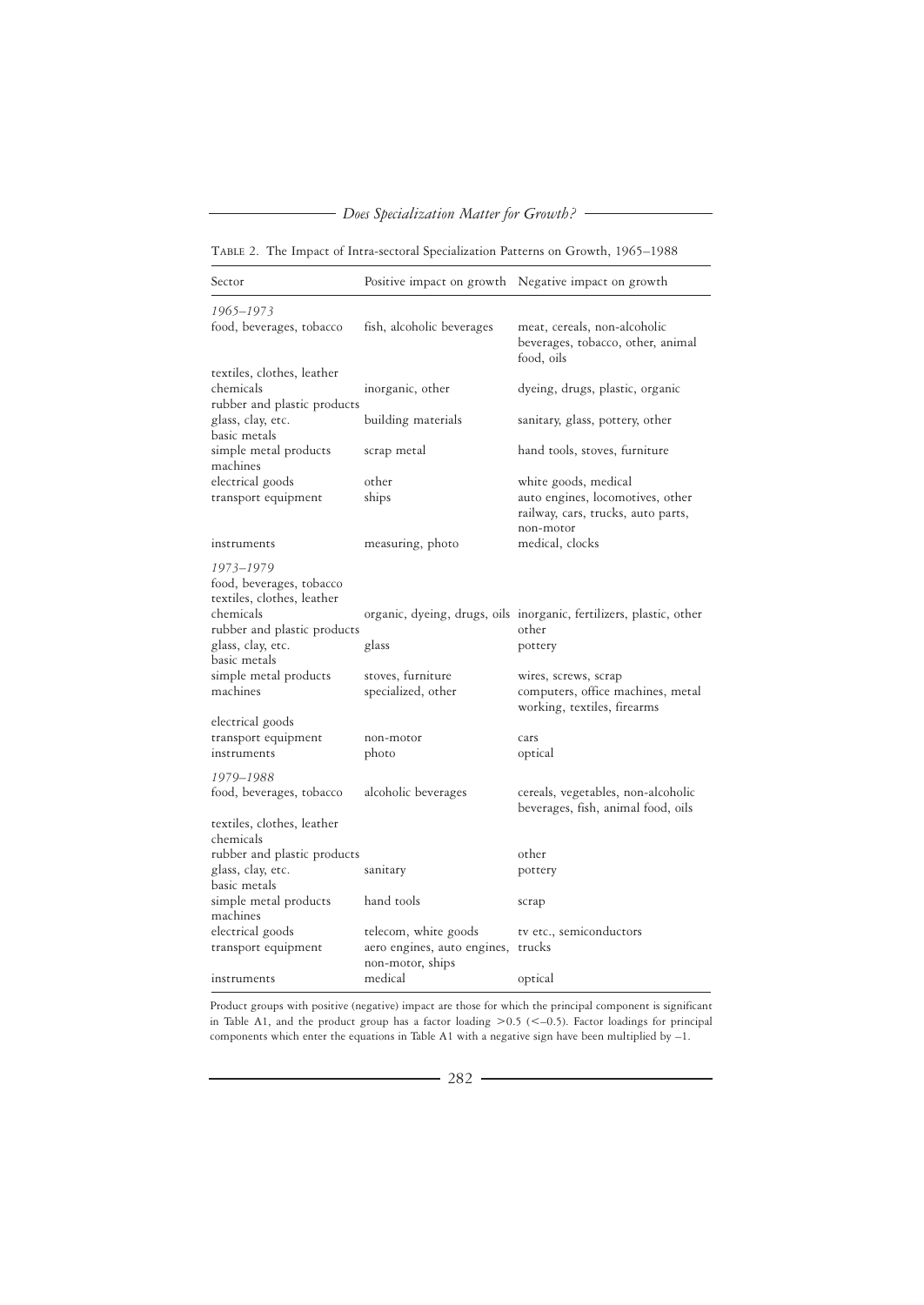the characteristics of the activities being conducive to growth in terms of high levels of technological opportunities and/or high income elasticities is not enough *per se*. We need to take into account appropriability conditions as well. Specifically, our interpretation of the negative impact of semiconductor specialization on growth in electrical goods production is based on the above-mentioned hypothesis that in the 1980s catching-up is highly activity specific. In the semiconductor segment of the electrical goods industry, the 'technology leaders' are in the best position, due to, for example, the short product lifecycle and high investments in this sector. The appropriability conditions in semiconductors seem to foster considerable barriers to entry. Other segments of the electrical goods industry, however, seem to provide a 'window of opportunity' for catching-up for relatively backward nations, which implies that catching-up related rapid growth in the industry as a whole is correlated with negative specialization in semiconductors.<sup>11</sup> Or, in other words, the capability to use (imported) semiconductors in a wide array of products may be of far more importance for economic growth than the capability to produce and export the semiconductors.

This example (others could be mentioned) indeed brings out the complicated nature of the causal relationship between specialization and growth. Demand-related mechanisms (e.g. the high income elasticities of semiconductors) may not always work in the same direction as supply-side effects (e.g. the limited opportunity for catching-up in semiconductors), and the net result is rather unpredictable from the theories that we have discussed in Section 2. Hence, this part of our conclusions calls for better theories, taking into account this kind of interaction.

Perhaps more interesting is the mixed pattern that emerges when we compare the impact of one product group across periods. In 29 cases, a single product group appears with a similar impact (negative or positive) for different periods. However, in 35 cases, the same product group appears with different impacts for different periods.<sup>12</sup> This seems to indicate that the stickiness with regard to the sign of the impact of specialization on growth is not very large.

Where does this leave policy-makers who want to 'steer' the economy into a high-growth specialization path? First, it has to be noted that the opportunities for such policies are probably low. Dalum *et al.* (1998) find that, within the group of OECD countries, specialization patterns tend to be sticky over the 1965–1992 period, although their conclusion is not for intra-sectoral

<sup>11</sup> One might thus call the negative correlation a 'statistical artefact'.

 $12$  These numbers are 'double-counted', i.e. if a product group appears twice with the same impact, we counted it twice.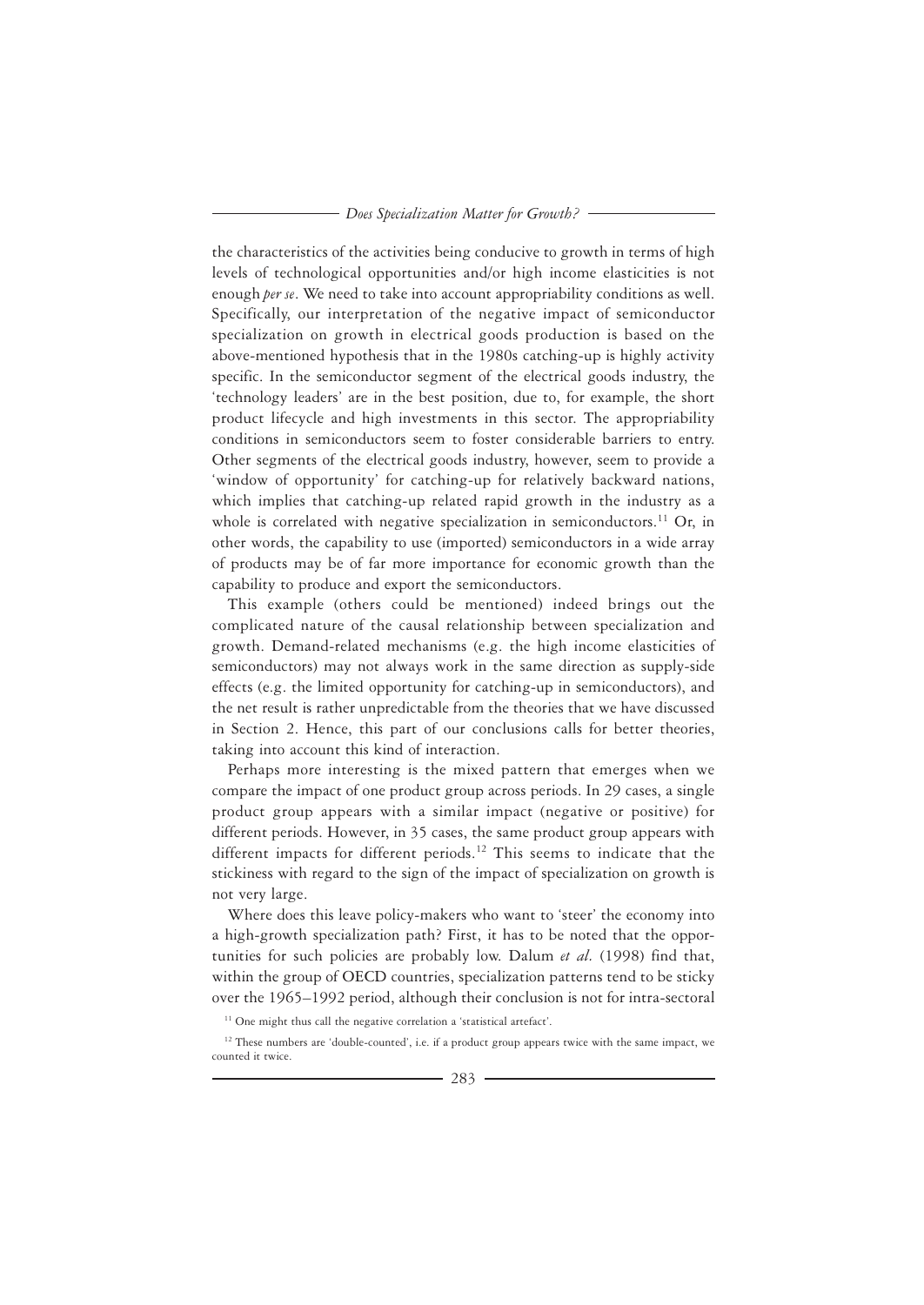specialization as in the present analysis. On the other hand, in terms of the 5–10 year periods that we have considered in the analysis, changes with regard to the sign of the impact of specialization on growth are quite common. Thus, the relative stability of the factor loadings in appendix Table A1 and other efforts to measure long-term change of export specialization patterns imply some degree of tension: the 'reaction speed' of specialization patterns might simply be too low to allow for an active policy. Moreover, our finding that both supply- and demand-side factors matter calls for a cautious mix of different policies: e.g. technology policies aimed at increasing the rate of innovation and learning; industrial policies aimed at changing the specialization patterns of the economy; and, within international rules, trade policies aimed at stimulating exports. It is obvious that if policies aimed at stimulating growth by specializing in the 'right' kind activities are to be successful, policy-makers must be prepared to aim at a high degree of interaction between their various instruments, as well as be willing to risk unsuccessful attempts, and admit these at an early enough stage. Enhancing growth by steering specialization patterns seems a quite risky 'art' rather than a well-established 'science' without major uncertainty.

### *Acknowledgements*

Paper prepared as part of the project 'Technology, Employment and European Cohesion' sponsored by the EU TSER program.

#### References

Abramowitz, M. (1986), 'Catching Up, Forging Ahead, and Falling Behind,' *Journal of Economic History*, **XLVI**, 385–406.

Balassa, B. (1965), 'Trade Liberalization and "Revealed" Comparative Advantage,' *The Manchester School of Economic and Social Studies*, **32**, 99–123.

Barro, R. J and X. Sala-i-Martin (1995), *Economic Growth*. McGraw-Hill: New York.

Boggio, L. (1996), 'Growth and International Competitiveness in a Kaldorian Perspective,' *Structural Change and Economic Dynamics*.

Dalum, B., K. Laursen and G. Villumsen (1998), 'Structural Change in OECD Export Specialisation Patterns: De-specialisation and "Stickiness",' *International Review of Applied Economics*, **12**, 447–467.

Dixon, R. J. and A. P. Thirlwall (1975), 'A Model of Regional Growth-rate Differences on Kaldorian Lines,' *Oxford Economic Papers*, **11**, 201–214.

Dosi, G., S. Fabiani, R. Aversi and M. Meacci (1994), 'The Dynamics of International Differentiation: A Multi-Country Evolutionary Model,' *Industrial and Corporate Change*, **3**, 225–241.

Dosi, G., K. L. R. Pavitt and L.L.G. Soete (1990), *The Economics of Technical Change and International Trade*. Harvester Wheatsheaf: Hemel Hempstead.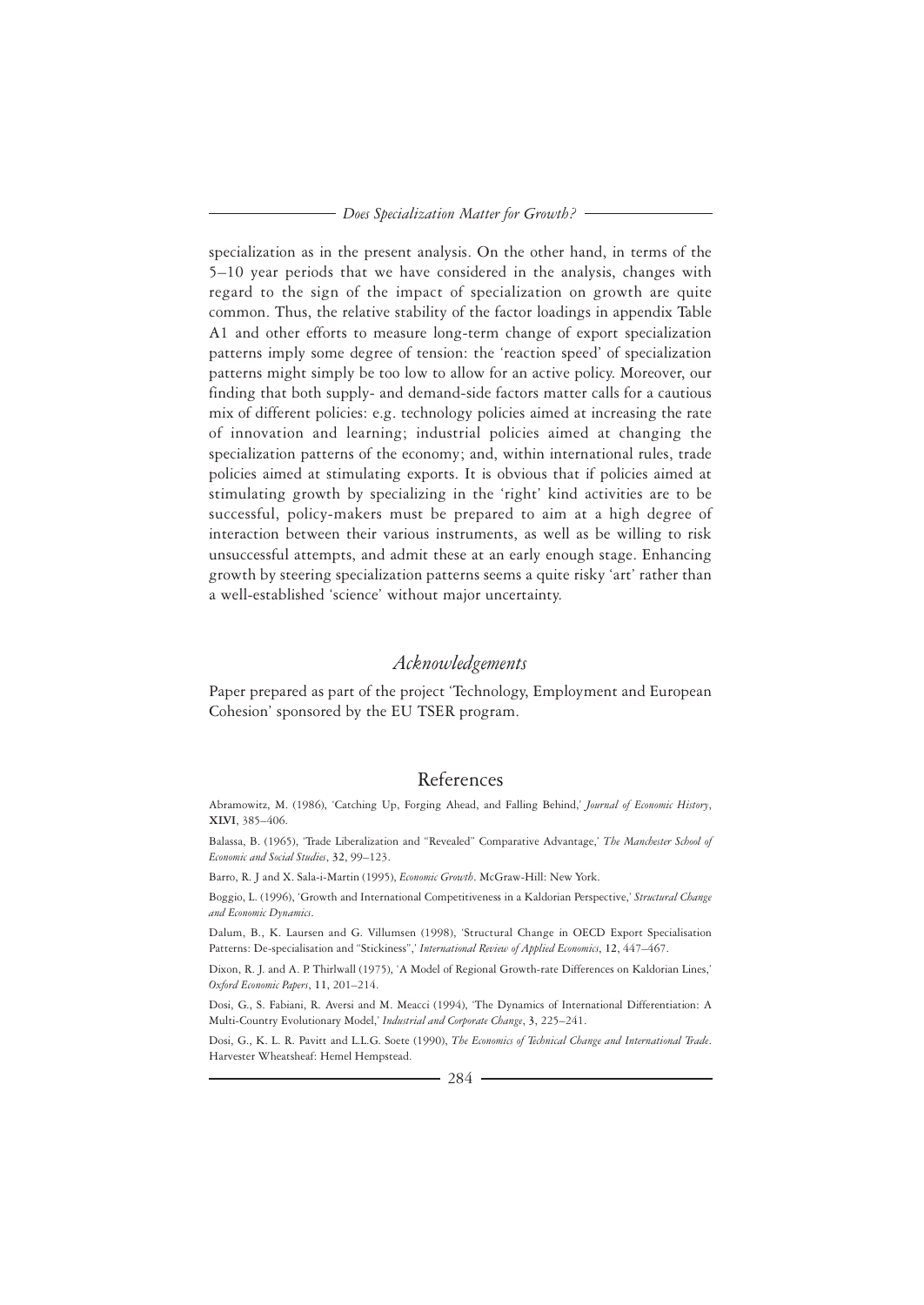Dowrick, S. (1997), 'Innovation and Growth: Implications of the New Theory and Evidence,' in J. Fagerberg, L. Lundberg, P. Hansson and A. Melchior (eds), *Technology and International Trade*. Edward Elgar: Cheltenham.

Fagerberg, J. (1988), 'International Competitiveness,' *Economic Journal*, **98**, 355–374.

Fagerberg, J. (1994), 'Technology and International Differences in Growth Rates,' *Journal of Economic Literature*, **32**, 1147–1175.

Grossman, G. M. and E. Helpman (1991), *Innovation and Growth in the Global Economy*. MIT Press: Cambridge, MA.

Kaldor, N. (1966), *Causes of the Slow Rate of Economic Growth of the United Kingdom*. Cambridge University Press: Cambridge.

Kaldor, N. (1970), 'The Case for Regional Policies,' *Scottish Journal of Political Economy*, **17**, 337–348.

Krugman, P. (1994), 'Competitiveness: A Dangerous Obsession,' *Foreign Affairs*, **73**, 28–44.

Levine, R. and D. Renelt (1992), 'A Sensitivity Analysis of Cross-country Growth Regressions,' *American Economic Review*, **82**, 942–963.

Lucas, R. E. B. (1988), 'On the Mechanisms of Economic Development,' *Journal of Monetary Economics*, **22**, 3–42.

McCombie, J. S. L. and A. P. Thirlwall (1995), *Economic Growth and the Balance-of-payments Constraint*. St Martin's Press: New York.

Pasinetti, L. L. (1981), *Structural Change and Economic Growth*. Cambridge University Press: Cambridge.

Rivera-Batiz, L. and D. Xie (1993), 'Integration Among Unequals,' *Regional Science and Urban Economics*, **23**, 337–354.

Rivera-Batiz, L. A. and P. M. Romer (1991), 'International Trade and Endogenous Technological Change,' *European Economic Review*, **35**, 971–1004.

Romer, P. M. (1990), 'Endogeneous Technological Change,' *Journal of Political Economy*, **98**, 71–102.

Solow, R. M. (1956), 'A Contribution to the Theory of Economic Growth,' *Quarterly Journal of Economics*, **70**, 65–94.

Thirlwall, A. P. (1979), 'The Balance of Payments Constraint as an Explanation of International Growth Rate Differences,' *Banca Nazionale del Lavoro Quarterly Review*, **32**, 45–53.

Verspagen, B. (1993), *Uneven Growth Between Interdependent Economies*. Edward Elgar: Aldershot.

Verspagen, B. (1995), 'R&D and Productivity: A Broad Cross-section Cross-country Look,' *Journal of Productivity Analysis*, **6**, 117–135.

|                                | Principal component 1 Principal component 2 Principal component 3 |         |         |         |         |                         |              |         |         |
|--------------------------------|-------------------------------------------------------------------|---------|---------|---------|---------|-------------------------|--------------|---------|---------|
|                                | 1979                                                              | 1973    | 1965    | 1979    | 1973    | 1965                    | 1979         | 1973    | 1965    |
| 1. Food, beverages and tobacco |                                                                   |         |         |         |         |                         |              |         |         |
| 1 Meat                         | 0.85                                                              | 0.78    | 0.55    | 0.21    | 0.04    | 0.21                    | 0.22         | 0.45    | 0.71    |
| 2 Fish                         | $-0.54$                                                           | $-0.51$ | $-0.52$ | 0.37    | 0.16    | $-0.10$                 | $-0.50$      | $-0.19$ | $-0.31$ |
| 3 Cereals                      | $-0.00$                                                           | 0.50    | 0.52    | $-0.86$ | $-0.06$ | 0.17                    | $-0.23$      | $-0.63$ | $-0.61$ |
| 4 Vegetables                   | $-0.58$                                                           | $-0.48$ | $-0.17$ | $-0.63$ | $-0.34$ | $-0.38$                 | 0.19         | $-0.42$ | $-0.59$ |
| 5 Animal-food                  | 0.39                                                              | 0.06    | $-0.21$ | 0.02    | 0.82    | 0.70                    | $-0.66$      | 0.04    | $-0.12$ |
| 6 Oils                         | $-0.51$                                                           | $-0.47$ | $-0.42$ | $-0.18$ | 0.54    |                         | $0.65 -0.69$ | $-0.55$ | $-0.55$ |
| 7 Non-alco                     | 0.51                                                              | 0.67    | 0.80    | $-0.71$ | $-0.44$ | $-0.23$ $-0.04$ $-0.48$ |              |         | $-0.25$ |

TABLE A1. Factor Loadings, Principal Components Analysis of Within-sector Specialization Patterns of Export Values, 1965–1979<sup>a</sup>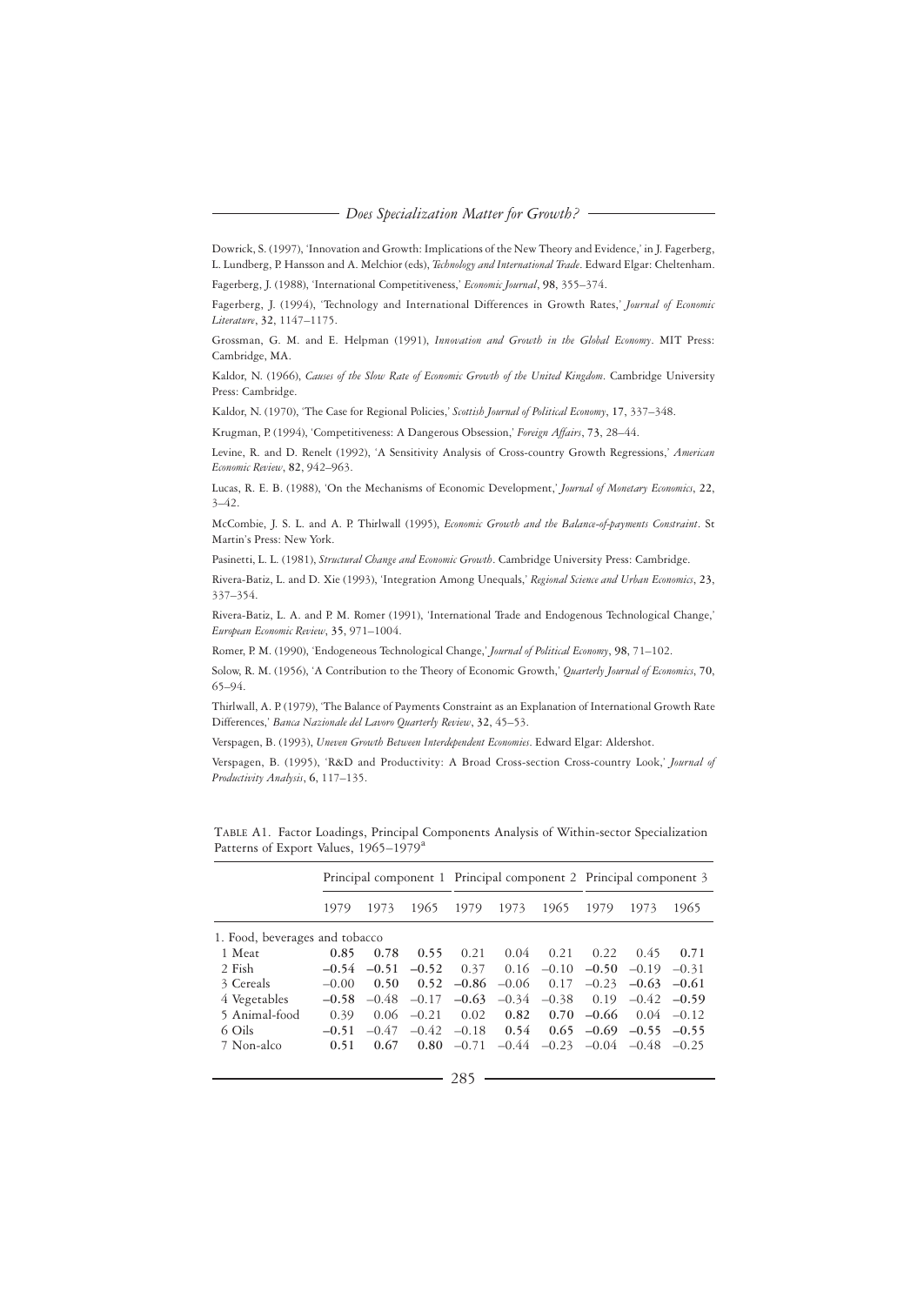|                                  |         |         | Principal component 1 |         |         | Principal component 2 Principal component 3 |         |         |         |
|----------------------------------|---------|---------|-----------------------|---------|---------|---------------------------------------------|---------|---------|---------|
|                                  | 1979    | 1973    | 1965                  | 1979    | 1973    | 1965                                        | 1979    | 1973    | 1965    |
| 8 Alco                           | $-0.19$ | $-0.12$ | 0.33                  | $-0.15$ | $-0.78$ | $-0.77$                                     | 0.68    | 0.11    | $-0.28$ |
| 9 Tobacco                        | 0.74    | 0.77    | 0.74                  | 0.02    | 0.28    | 0.43                                        | $-0.21$ | 0.02    | $-0.21$ |
| 10 Other                         | 0.78    | 0.84    | 0.84                  | $-0.17$ | 0.12    | 0.27                                        | $-0.18$ | $-0.33$ | $-0.16$ |
| 2. Textiles, clothes and leather |         |         |                       |         |         |                                             |         |         |         |
| 11 Raw                           | 0.69    | 0.64    | 0.26                  | 0.06    | 0.41    | 0.87                                        | 0.72    | 0.65    | 0.41    |
| 12 Yarn                          | 0.92    | 0.91    | $-0.92$               | 0.03    | $-0.21$ | 0.27                                        | $-0.27$ | $-0.24$ | $-0.16$ |
| 13 Leather                       | $-0.81$ | $-0.65$ | 0.92                  | $-0.46$ | 0.72    | $-0.27$                                     | 0.25    | $-0.12$ | $-0.14$ |
| 14 Clothing                      | $-0.55$ | $-0.69$ | $-0.31$               | 0.82    | $-0.58$ | $-0.86$                                     | 0.10    | 0.40    | 0.41    |
| 3. Wood and wooden products      |         |         |                       |         |         |                                             |         |         |         |
| 15 Products                      | 0.35    | 0.67    | 0.74                  | 0.93    | 0.72    | 0.66                                        | 0.09    | 0.14    | 0.12    |
| 16 Raw                           | $-0.97$ |         |                       | $-0.02$ |         |                                             |         | 0.26    |         |
|                                  |         | $-0.97$ | $-0.97$               |         | 0.03    | 0.06                                        | 0.22    |         | 0.25    |
| 17 Furniture <sup>b</sup>        | 0.90    | 0.79    | 0.84                  | $-0.39$ | $-0.58$ | $-0.51$                                     | 0.21    | 0.19    | 0.18    |
| 4. Chemicals                     |         |         |                       |         |         |                                             |         |         |         |
| 20 Plastic <sup>b</sup>          | 0.32    | 0.13    | 0.35                  | 0.02    | 0.90    | 0.83                                        | 0.82    | 0.14    | 0.10    |
| 21 Organic                       | $-0.54$ | $-0.52$ | $-0.05$               | 0.48    | 0.30    | 0.44                                        | 0.54    | 0.41    | 0.86    |
| 22 Inorganic                     | 0.80    | 0.91    | 0.80                  | $-0.42$ | $-0.09$ | $-0.25$                                     | $-0.19$ | 0.04    | 0.23    |
| 23 Other                         | $-0.14$ | $-0.24$ | $-0.21$               | 0.80    | 0.23    | 0.45                                        | $-0.36$ | $-0.88$ | $-0.72$ |
| 24 Dyeing                        | $-0.80$ | $-0.69$ | $-0.54$               | 0.25    | 0.20    | 0.61                                        | $-0.19$ | $-0.24$ | 0.08    |
| 25 Fertilizers                   | 0.64    | 0.70    | 0.25                  | 0.41    | $-0.29$ | 0.22                                        | $-0.45$ | $-0.23$ | 0.08    |
| 26 Drugs                         | $-0.82$ | $-0.87$ | $-0.94$               | $-0.32$ | $-0.32$ | 0.02                                        | $-0.21$ | 0.02    | 0.15    |
| 27 Oils                          | $-0.57$ | $-0.40$ | $-0.57$               | $-0.64$ | $-0.61$ | $-0.57$                                     | $-0.16$ | $-0.09$ | 0.27    |
|                                  |         |         |                       |         |         |                                             |         |         |         |
| 5. Rubber and plastic products   |         |         |                       |         |         |                                             |         |         |         |
| 28 Other                         | 0.19    | 0.09    | 0.69                  | 0.98    | 0.99    | 0.73                                        | 0.02    | 0.04    | 0.03    |
| 29 Rubber                        | $-0.96$ | 0.97    | 0.90                  | 0.13    | 0.04    | $-0.31$                                     | $-0.24$ | $-0.23$ | 0.29    |
| 30 Plastic                       | 0.97    | $-0.96$ | $-0.92$               | $-0.07$ | 0.14    | 0.24                                        | $-0.24$ | $-0.23$ | 0.31    |
| 6. Glass, clay, etc.             |         |         |                       |         |         |                                             |         |         |         |
| 31 Pottery                       | 0.30    | 0.38    | 0.05                  | 0.85    | 0.81    | 0.77                                        | 0.03    | 0.36    | 0.54    |
| 32 Sanitary                      | 0.48    | 0.60    | $-0.57$               | $-0.71$ | $-0.16$ | 0.68                                        | 0.23    | 0.53    | 0.04    |
| 33 Glass                         | 0.78    | 0.70    | $-0.93$               | $-0.12$ | $-0.57$ | $-0.23$                                     | $-0.57$ | 0.06    | 0.03    |
| 34 Building                      | $-0.95$ | $-0.95$ | $-0.87$               | $-0.08$ | $-0.05$ | 0.19                                        | 0.10    | 0.08    | $-0.02$ |
| 35 Other                         | 0.74    | 0.60    | $-0.06$               | 0.14    | 0.24    | 0.53                                        | 0.57    | $-0.69$ | $-0.69$ |
| 7. Basic metals                  |         |         |                       |         |         |                                             |         |         |         |
| 36 Steel                         | 0.90    | 0.88    | 0.91                  | 0.23    | 0.16    | 0.09                                        | 0.01    | 0.15    | 0.29    |
| 37 Wires                         | 0.23    | 0.34    | 0.58                  | 0.69    | $-0.73$ | $-0.02$                                     | 0.16    | 0.14    | $-0.31$ |
| 38 Aluminum                      | $-0.55$ | $-0.54$ | $-0.49$               | $-0.66$ | 0.68    | 0.67                                        | 0.37    | $-0.21$ | 0.27    |
| 39 Uranium                       | $-0.08$ | $-0.19$ | 0.46                  | 0.47    | 0.36    | 0.07                                        | 0.83    | 0.78    | $-0.57$ |
| 40 Silver                        | $-0.73$ | $-0.48$ | $-0.04$               | 0.29    | $-0.17$ | 0.64                                        | 0.07    | 0.62    | $-0.53$ |
|                                  | $-0.48$ | $-0.70$ | $-0.49$               | 0.74    | $-0.57$ | $-0.56$                                     | $-0.34$ | $-0.06$ | $-0.60$ |
| 41 Copper<br>42 Other            | $-0.72$ | $-0.86$ | $-0.03$               | 0.17    | $-0.08$ | 0.76                                        | $-0.16$ | $-0.12$ | $-0.22$ |
|                                  |         |         |                       |         |         |                                             |         |         |         |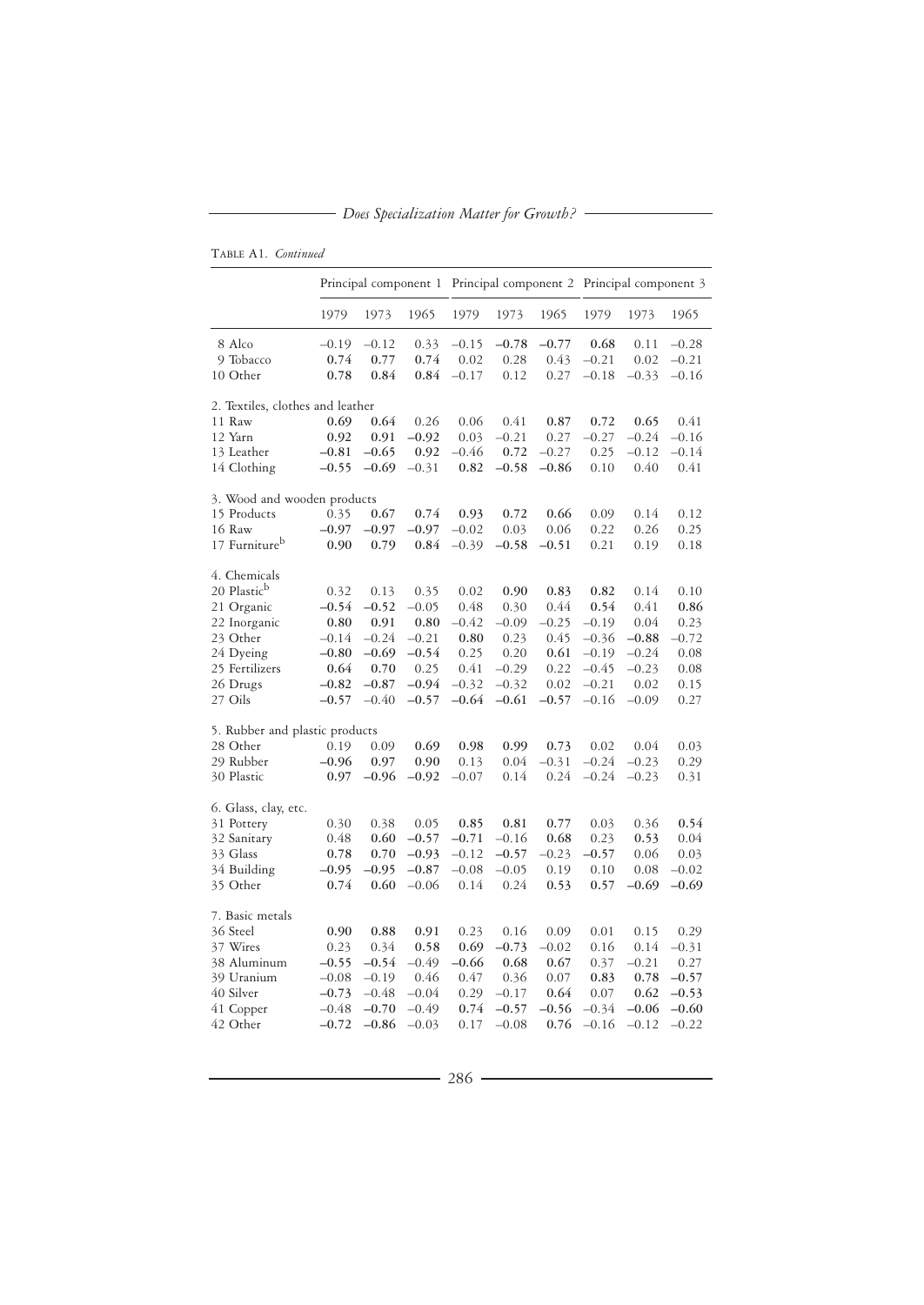|                                            |              |                 |              |                 |                 | Principal component 1 Principal component 2 Principal component 3 |                    |                 |                 |
|--------------------------------------------|--------------|-----------------|--------------|-----------------|-----------------|-------------------------------------------------------------------|--------------------|-----------------|-----------------|
|                                            | 1979         | 1973            | 1965         | 1979            | 1973            | 1965                                                              | 1979               | 1973            | 1965            |
| 8. Simple metal products                   |              |                 |              |                 |                 |                                                                   |                    |                 |                 |
| 43 Structural                              | 0.07         | 0.31            | 0.31         | 0.38            | 0.49            | 0.61                                                              | 0.48               | 0.05            | 0.57            |
| 44 Wires, screws                           | 0.44         | $-0.88$         | 0.44         | $-0.54$         | $-0.06$         | 0.74                                                              | $-0.53$            | $-0.15$         | $-0.14$         |
| 45 Hand tools                              | 0.06         | $-0.45$         | 0.64         | 0.76            | $-0.76$         | $-0.51$                                                           | $-0.52$            | $-0.14$         | $-0.28$         |
| 46 Stoves                                  | $-0.85$      | 0.92            | 0.66         | $-0.37$         | $-0.17$         | $-0.41$                                                           | 0.21               | $-0.08$         | 0.31            |
| 47 Furniture                               | $-0.57$      | 0.07            | 0.66         | 0.56            | $-0.42$         | 0.44                                                              | $-0.19$            | 0.89            | $-0.48$         |
| 48 Scrap                                   | 0.70         | $-0.55$         | $-0.88$      | 0.25            | 0.65            | 0.24                                                              | 0.43               | 0.34            | $-0.20$         |
| 9. Machines                                |              |                 |              |                 |                 |                                                                   |                    |                 |                 |
| 49 Agriculture                             | 0.55         | 0.11            | 0.58         | 0.02            | 0.77            | 0.48                                                              | 0.40               | 0.46            | 0.24            |
| 50 Turbines                                | 0.70         | $-0.38$         | 0.65         | 0.35            | 0.59            | 0.23                                                              | 0.32               | 0.17            | $-0.43$         |
| 51 Computers                               | 0.51         | $-0.62$         | 0.71         | 0.65            | 0.63            | 0.48                                                              | $-0.44$            | $-0.17$         | $-0.15$         |
| 52 Office                                  | $-0.04$      | $-0.69$         | 0.69         | 0.76            | 0.19            | $-0.28$                                                           | 0.04               | $-0.38$         | $-0.12$         |
| 53 Metal working                           | $-0.39$      | $-0.72$         | 0.79         | 0.43            | $-0.05$         | $-0.48$                                                           | 0.73               | 0.42            | $-0.02$         |
| 54 Textile                                 | $-0.62$      | $-0.52$         | 0.47         | 0.44            | $-0.71$         | $-0.74$                                                           | 0.55               | $-0.04$         | $-0.05$         |
| 55 Specialized                             | 0.52         | 0.69            | 0.12         | $-0.46$         | 0.18            | 0.38                                                              | 0.61               | 0.37            | $-0.76$         |
| 56 Other                                   | $-0.13$      | 0.85            | $-0.82$      | $-0.67$         | 0.08            | 0.09                                                              | 0.21               | $-0.30$         | $-0.22$         |
| 57 Firearms                                | $-0.68$      | $-0.11$         | 0.42         | $-0.04$         | $-0.55$         | 0.42                                                              | $-0.18$            | 0.60            | 0.68            |
| 10. Electrical goods, excluding computers  |              |                 |              |                 |                 |                                                                   |                    |                 |                 |
| 58 TV, etc                                 | 0.72         | 0.63            | 0.49         | 0.18            | 0.04            | 0.06                                                              | 0.29               | 0.08            | 0.80            |
| 59 Generating                              | 0.29         | 0.03            | 0.33         | $-0.23$         | 0.71            | $-0.45$                                                           | $-0.87$            | 0.50            | $-0.04$         |
| 60 Telecom                                 | $-0.59$      | 0.18            | 0.24         | $-0.38$         | $-0.89$         | 0.73                                                              | 0.24               | 0.16            | $-0.52$         |
| 61 White goods                             | $-0.74$      | $-0.88$         | 0.78         | 0.09            | 0.05            | $-0.34$                                                           | 0.26               | 0.23            | $-0.23$         |
| 62 Medical                                 | 0.07         | 0.34            | 0.86         | $-0.85$         | $-0.21$         | 0.17                                                              | 0.31               | 0.85            | $-0.16$         |
| 63 Other                                   | 0.40         | 0.42            | $-0.88$      | $-0.70$         | 0.30            | 0.19                                                              | $-0.00$            | $-0.01$         | 0.05            |
| 64 Semicond.                               | 0.71         | 0.67            | 0.33         | 0.16            | 0.16            | 0.71                                                              | 0.49               | $-0.27$         | 0.35            |
|                                            |              |                 |              |                 |                 |                                                                   |                    |                 |                 |
| 11. Transport equipment<br>65 Aero engines | 0.53         | 0.69            | 0.55         | 0.56            | 0.39            | 0.73                                                              | 0.38               | 0.36            | 0.12            |
| 66 Auto engines                            | 0.44         | 0.50            | 0.71         | 0.51            | 0.04            | $-0.25$                                                           | $-0.27$            | 0.41            | 0.51            |
| 67 Non-motor                               | 0.06         | $-0.10$         | 0.27         | 0.75            | $-0.38$         | $-0.67$                                                           | 0.01               | 0.80            | 0.56            |
| 68 Locomotives                             | 0.74         | 0.39            | 0.54         | $-0.37$         | $-0.66$         | $-0.24$                                                           | $-0.05$            | $-0.18$         | $-0.21$         |
| 69 Other railway                           | 0.61         | 0.36            | 0.58         | $-0.27$         | $-0.75$         | $-0.74$                                                           | $-0.42$            | 0.23            | 0.03            |
| 70 Cars                                    | 0.52         | 0.54            | 0.53         | $-0.45$         | 0.03            | $-0.02$                                                           | 0.28               | $-0.64$         | $-0.47$         |
| 71 Trucks                                  |              | 0.22            | 0.76         |                 |                 |                                                                   | $-0.34$            |                 |                 |
|                                            | $-0.28$      |                 | 0.84         | $-0.58$<br>0.01 | $-0.12$         | $-0.19$                                                           | 0.06               | $-0.03$         | $-0.36$         |
| 72 Auto parts                              | 0.83         | 0.87            |              |                 | 0.04            | 0.31                                                              |                    | $-0.31$         | $-0.10$         |
| 73 Motorcycles<br>74 Aircraft              | 0.03<br>0.77 | $-0.03$<br>0.78 | 0.32<br>0.69 | 0.11<br>0.27    | $-0.82$<br>0.21 | $-0.79$<br>0.53                                                   | $-0.89$<br>$-0.22$ | $-0.20$<br>0.29 | $-0.25$<br>0.23 |
|                                            |              |                 |              |                 |                 |                                                                   |                    |                 |                 |
| 75 Ships                                   | $-0.50$      | $-0.87$         | $-0.86$      | 0.56            | 0.03            | $-0.35$                                                           | $-0.23$            | 0.02            | $-0.05$         |
| 12. Instruments                            |              |                 |              |                 |                 |                                                                   |                    |                 |                 |
| 76 Measuring                               | 0.89         | 0.86            | 0.77         | 0.27            | 0.25            | 0.43                                                              | 0.11               | 0.06            | 0.27            |
| 77 Medical                                 | 0.04         | 0.66            | $-0.73$      | $-0.84$         | $-0.45$         | 0.28                                                              | $-0.33$            | $-0.16$         | $-0.11$         |
| 78 Optical                                 | $-0.62$      | $-0.23$         | 0.39         | 0.51            | $-0.53$         | $-0.17$                                                           | 0.28               | 0.81            | $-0.89$         |

TABLE A1. *Continued*